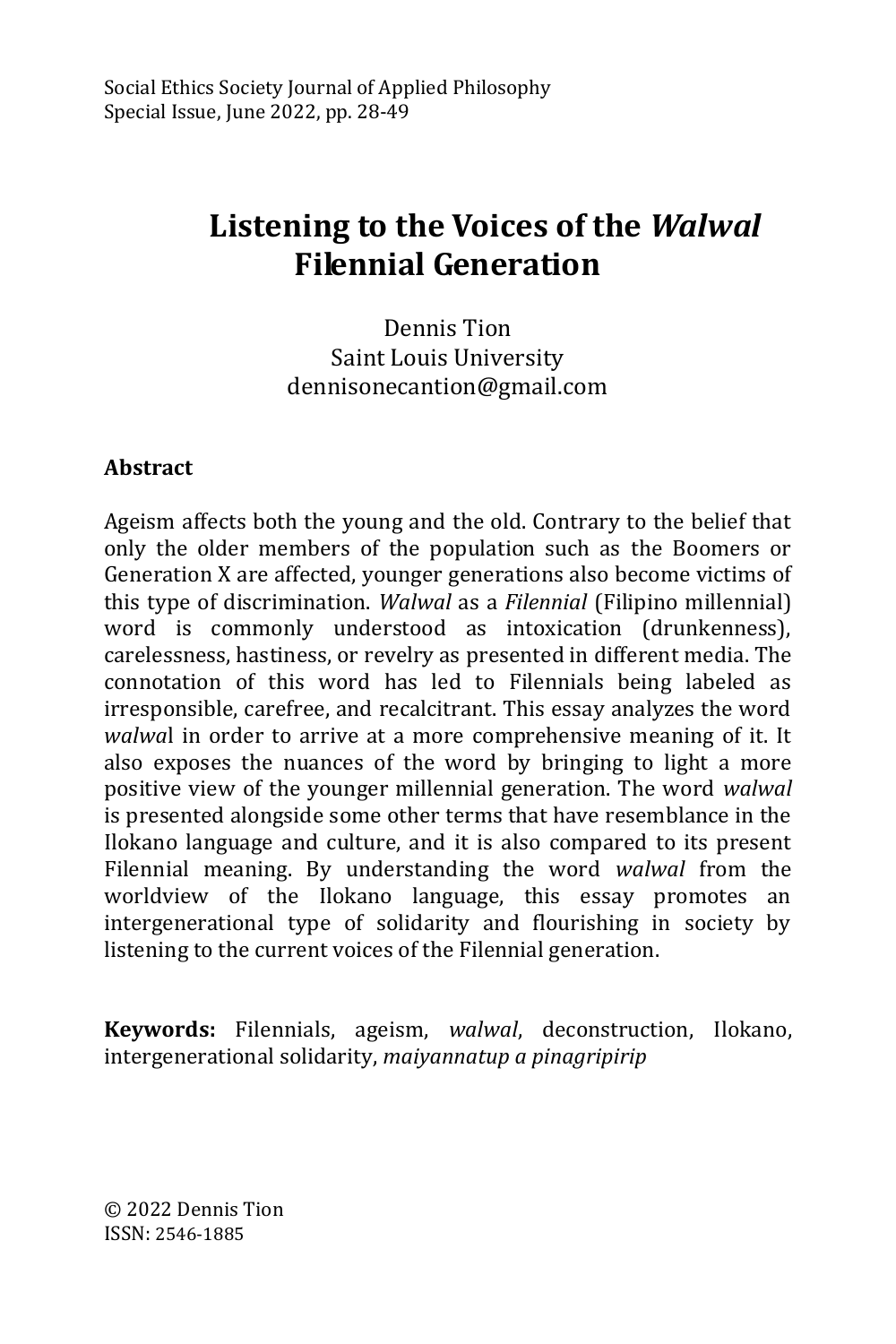#### **Introduction**

-

The term *millennial* refers to people who were born between 1980 and 2000.<sup>1</sup> While a foreign concept, the term is known and commonly used by many Filipinos due to exposure to international media and internet connectivity. Unfortunately, because of their youth, Filennials<sup>2</sup> have been typically depicted negatively compared to the older generations such as the Boomers (born from 1955 to 1965) and those in Generation X (born from 1965 to 1980).<sup>3</sup> (The generational terms may not always be exact as some years may overlap).<sup>4</sup> The negative depictions of these millennials may be attributed to their being used to instant gratification given that they grew up in the era of advanced gadgets, the existence of the internet and access to information 24/7. What distinguishes Filennials from millennials is that the former has experienced the effects of repeated and prolonged colonization. This experience contributed to the Filennials' consciousness that independence should not only be based on terms of territorial boundaries but also on language and history.<sup>5</sup>

As part of these unique experiences, Filipino millennials have a word or expression -the term *walwal*. The word *walwal, as* argued and presented in this essay, expresses the Filennials' idea of getting away (independence) from the daily grind and seeking temporary escape from certain societal constraints. The way it is commonly used in everyday conversations, and portrayed in media, however, has given the term walwal a lopsided and negative connotation. *Walwal* is linked to activities like excess drinking and acting thoughtlessly. As a result, some Boomers and Generation Xers view Filennials negatively. The depictions of Filennials in different media also contribute to such unenthusiastic perceptions.6 This essay, thus, proposes a more

<sup>1</sup> Alter Charlotte, *When Millennials Rule,* (Time Magazine, 2017), 89.

<sup>2</sup> In this paper, Filipino millennials are called *Filennials* for expediency.

<sup>3</sup> Helen Wolfe, *Millennials, Baby Boomers, Gen X and Gen Z: The cutoff years for each generation,* Considerable, July 22, 2020,

https://www.considerable.com/life/people/generation-names/.

<sup>4</sup> Berosford Research, "Generations defined by name, birth year, and ages in 2022 ," Accessed March 15, 2022. [https://www.beresfordresearch.com/age-range-by](https://www.beresfordresearch.com/age-range-by-generation/)[generation/](https://www.beresfordresearch.com/age-range-by-generation/)

<sup>5</sup> Adam Augustin, *Post-colonialism*, Encyclopaedia Britannica Online, s.v. www.britannica.com/topic/postcolonialism. Accessed 26 December 2021.

<sup>6</sup> *Manilennials*, a Philippine TV series on *Iwant TV*, depicts a group of friends as lacking definite plans for the future. The episode ends with the group getting drunk. Also, Filennials are represented mostly by the younger group (20-28 years old) while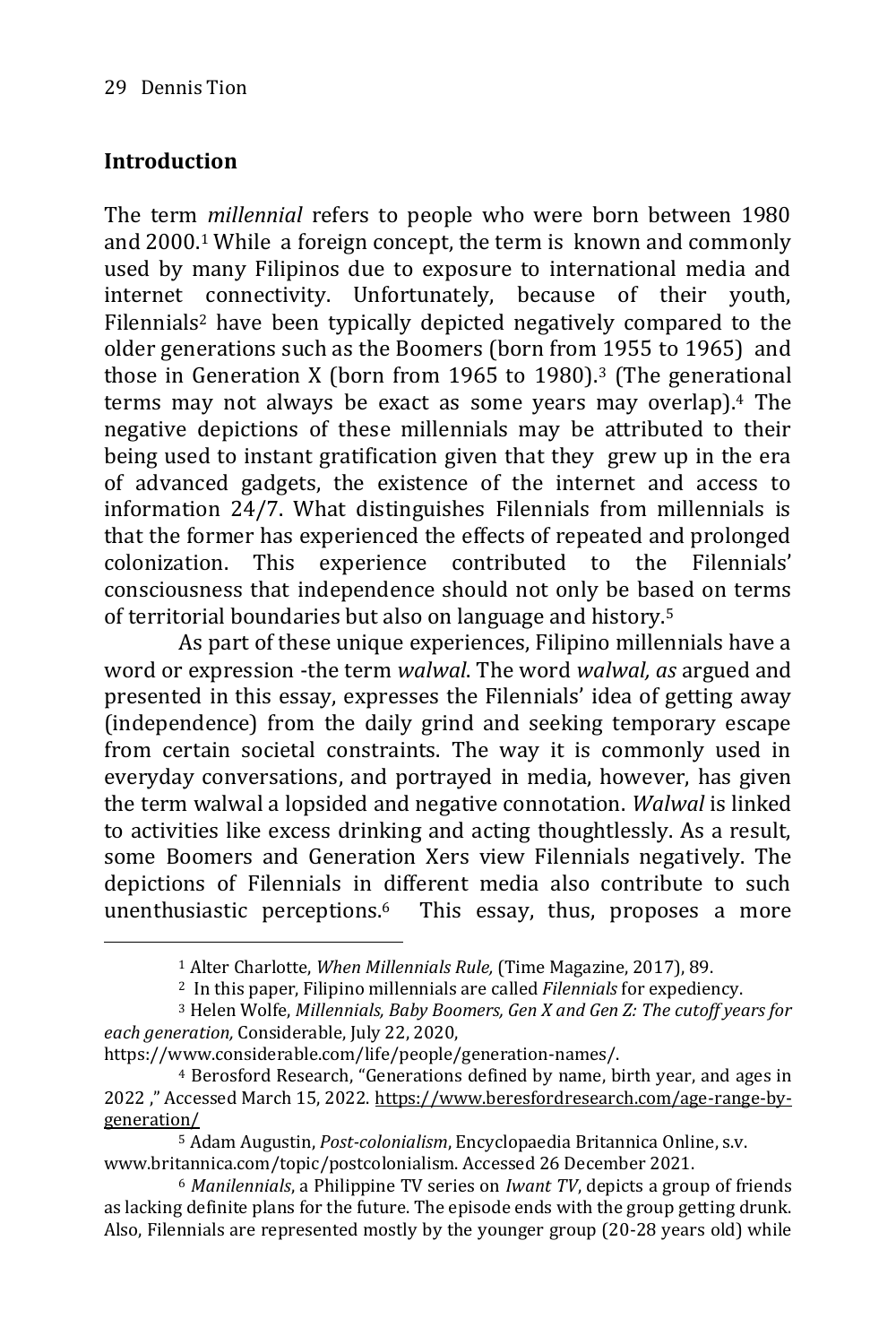comprehensive understanding of *walwal,* one that is not ageist, promotes a more affirmative view of the Filennial generation, appreciates the idea that language is ever evolving, and inspires a type of intergenerational solidarity.

To bring out a more balanced view of the word, this essay deconstructs our ideas of the binary young-old opposition through the word *walwal*. Deconstruction allows us to unsettle seemingly fixed concepts about the young and the old so that we can realize that such concepts may harbor harmful biases. The word is analyzed from its present (mis)understanding. Then, some words related to *walwal* from the Ilokano worldview are discussed. Ilokano is used as a lens to re-understand *walwal* for it offers a more meaningful and inclusive appreciation of the word. This essay hopes to develop a comprehensive and healthier understanding of the young and the old through the word *walwal. It also hopes to* correct ageist remarks against Filennials. After all, ageism is harmful to the society as a whole, and affects the young and the old alike.<sup>7</sup>

#### **Depictions and Sense of the word** *walwal*

-

Any concept or idea is always culturally and historically situated.<sup>8</sup> This means that a concept could have been produced and affected by the social milieu it belongs to. At the same time, such a concept should be understood from the background of the spectator. Filennials are known as the *Me, Me, Me Generation*. <sup>9</sup> The phrase shows Filennials as being narcissistic and selfish. Relative to these Filennial's characterizations, they use the term w*alwal,* which supposedly expresses their realism. *Walwal* is a Tagalog<sup>10</sup> word that means spread

in fact, Filennials also include the older group (around 30 to 40 years old) within the same generation.

<sup>7</sup> Christopher Bratt et al., *Supporting the Old but Neglecting the Young? The Two Faces of Ageism,* (Developmental Psychology, 2020), 1029.

<sup>8</sup> Hans-Georg Gadamer. *Truth and Method*, trans. Joel Weinsheimer and Donald G. Marshall, (Continuum Publishing Group: 2006), 277.

<sup>9</sup> Jastine Valeriano*, Millennials in the Philippines: Who are they and what do they do?,* (Primer, 2016), [https://primer.com.ph/blog/2016/06/27/millennials-in](https://primer.com.ph/blog/2016/06/27/millennials-in-the-philippines-who-are-they-and-what-do-they-do/)[the-philippines-who-are-they-and-what-do-they-do/](https://primer.com.ph/blog/2016/06/27/millennials-in-the-philippines-who-are-they-and-what-do-they-do/) accessed: January 12, 2022.

<sup>10</sup> Tagalog is one of the languages in the northern part of the Philippines from which Filipino, the official language of the Philippines, is based.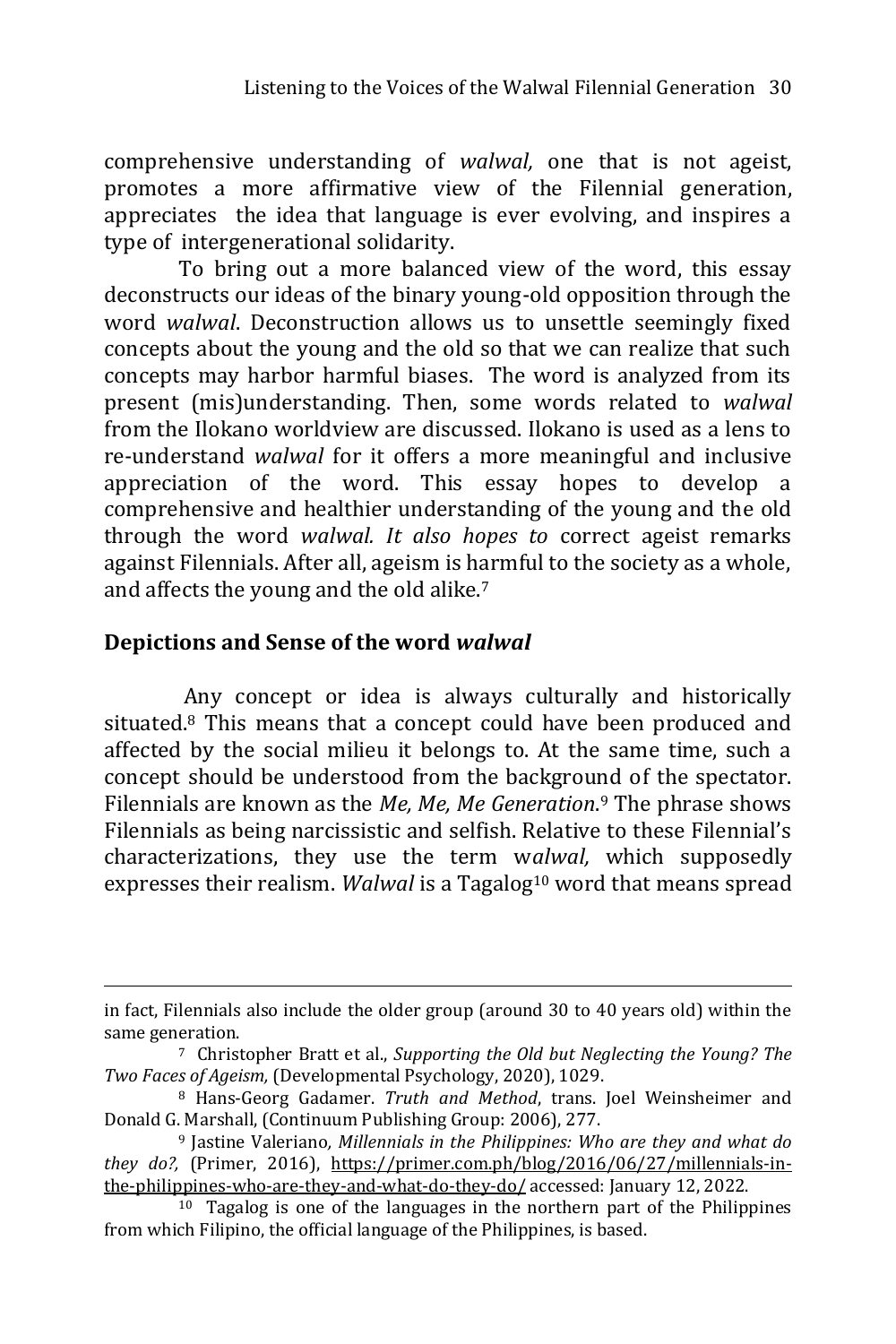out, wide open, scattered or exposed to the elements (e.g., tools, machinery, etc.).<sup>11</sup>

In the present context, the Filipino language defines *walwal as* getting wasted mainly from drinking too much alcohol until the wee hours of the morning,<sup>12</sup> forgetting everything and living in the moment, letting loose/reckless acting, spending too much (*waldas*), frequenting places of questionable reputation, and/or just going all out mindless regardless of possible consequences. It can also be an inversion of a Filipino word *lawlaw* which means sagging or hanging13.

*Walwal* is also an activity that makes you stay up all night and plan to do nothing the next day.<sup>14</sup> It is a pivotal moment when one realizes that one has lost the will to live or at least to live a busy, productive life. More certainly, it is being drunk all night.<sup>15</sup> A song *Walwal* speaks about how drinking and hanging out with friends can lighten up the feelings of the brokenhearted.<sup>16</sup>

Interestingly, some millennials do not even know the meaning of the word *walwal*. Some, however, assume that the word is a millennial invention.<sup>17</sup> To know more about their understanding of the word, some Filennials from Baguio City (aged 19-21 in 2019) were asked the question "What is *walwal*?*"* Some responded that *walwal*  may both be negative and positive.<sup>18</sup> On the other hand, some think that it is a time to be with friends, escape stressful events in life, seek personal happiness, mend a broken heart, gallivant or travel, unwind, let go, take someone you trust into confidence, and/ or to be free while they drink, party, and/or eat without the usual constraints imposed by their families or schools.

When it comes to media portrayals, however, the word *walwal*  may have been given a negative meaning. For example, the 2018 movie teaser aptly entitled *Walwal<sup>19</sup>* depicts the main characters

<sup>13</sup> Urban Dictionary, accessed July 10, 2021,

<https://www.urbandictionary.com/define.php?term=walwal>

<sup>&</sup>lt;sup>11</sup> Tagalog – English Dictionary, 1<sup>st</sup> ed. Leo James English, (Pasig: Capitol Publishing House, 1986), s.v. "Walwal."

<sup>12</sup> Ricky Lo, *The Walwal Generation*, The Philippine Star, June 10, 2018.

<https://www.urbandictionary.com/define.php?term=walwal>

<sup>14</sup> Urban Dictionary, accessed 10 July 2021,

<sup>15</sup> Urban Dictionary.

<sup>16</sup> See Appendix A.

<sup>17</sup> Walwal, Hinative. [www. hinative.com/en-US/questions/336055.](https://hinative.com/en-US/questions/336055) Accessed 25 September 2020

<sup>18</sup> See Appendix B.

<sup>19</sup> *Walwal*, directed by Jose Javier Reyes (Regal Entertainment Inc, 2018).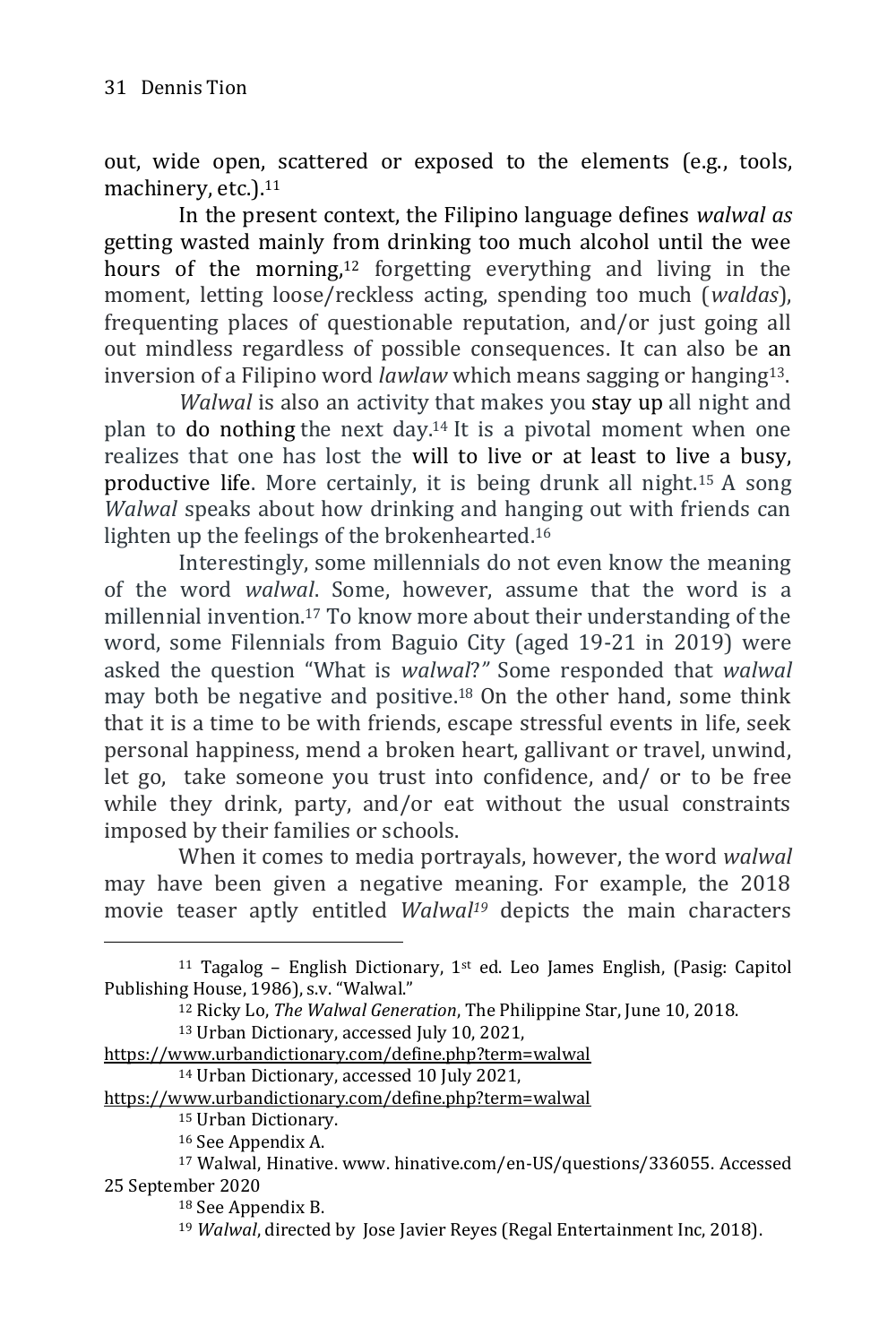drinking liquor excessively in multiple scenes. Another depiction of *walwal* is seen in *Instagram's* top posts where the word is associated with pictures of liquor and drinking.*<sup>20</sup>* On a positive note, w*alwal* for the Filennials is freeing oneself (*kumawala*) from daily burdens or constraints in life. It may be defined as freedom from work, studies, love life, or even the sheer repetitiveness of life. The outlets and ways of doing *walwal, however,* as presented above, may be dangerous as it is marked with intoxication, self-destruction, aimlessness, and/or laziness. This essay proposes a deeper re-understanding of *walwal* in a way that accommodates healthier activities and a more wholesome portrayal of Filennials.

#### **Deconstructing Concepts of young and old through** *walwal* **in Ilokano language and culture**

Though deconstruction is not a method for attaining truth, what makes it usable in this study is that it reminds people that structures and institutions are established by people*. Walwal.* as a realism, is created and can be understood differently. Deconstruction here is used not as a method but as more of a strategy and mode of inquiry.<sup>21</sup> It is a mindset that contests a prevailing concept and aims at an elucidated version of reality wherein we philosophize further and practice *differance*. To practice *differance* is to think differently and defer judgments, especially values which we hold dear. *Differance*  reminds us to see the other side of the coin in order for us to clarify our own side. Deconstruction, true to the nature of philosophy, invites us to revisit, rethink, and reassess what appears before us, and it offers a more ethical and inclusive understanding of reality.

> Deconstruction is concerned with offering an account of what is going on in a text – not by seeking out its meaning, or its component parts, or its systematic implications – but rather by marking off its relations to other texts, its contexts, its sub-texts. It means that deconstruction accounts for how a text's explicit formulations undermine its implicit or non-explicit

<sup>20</sup> Walwal, [https://www.instagram.com/explore/tags/walwal/.](https://www.instagram.com/explore/tags/walwal/) Accessed May 9, 2022.

<sup>21</sup> Simon Malpas and Paul. Wake, *The Routledge Companion to Critical Theory: Deconstruction,* (Routledge Taylor and Francis Group, 2006), 81.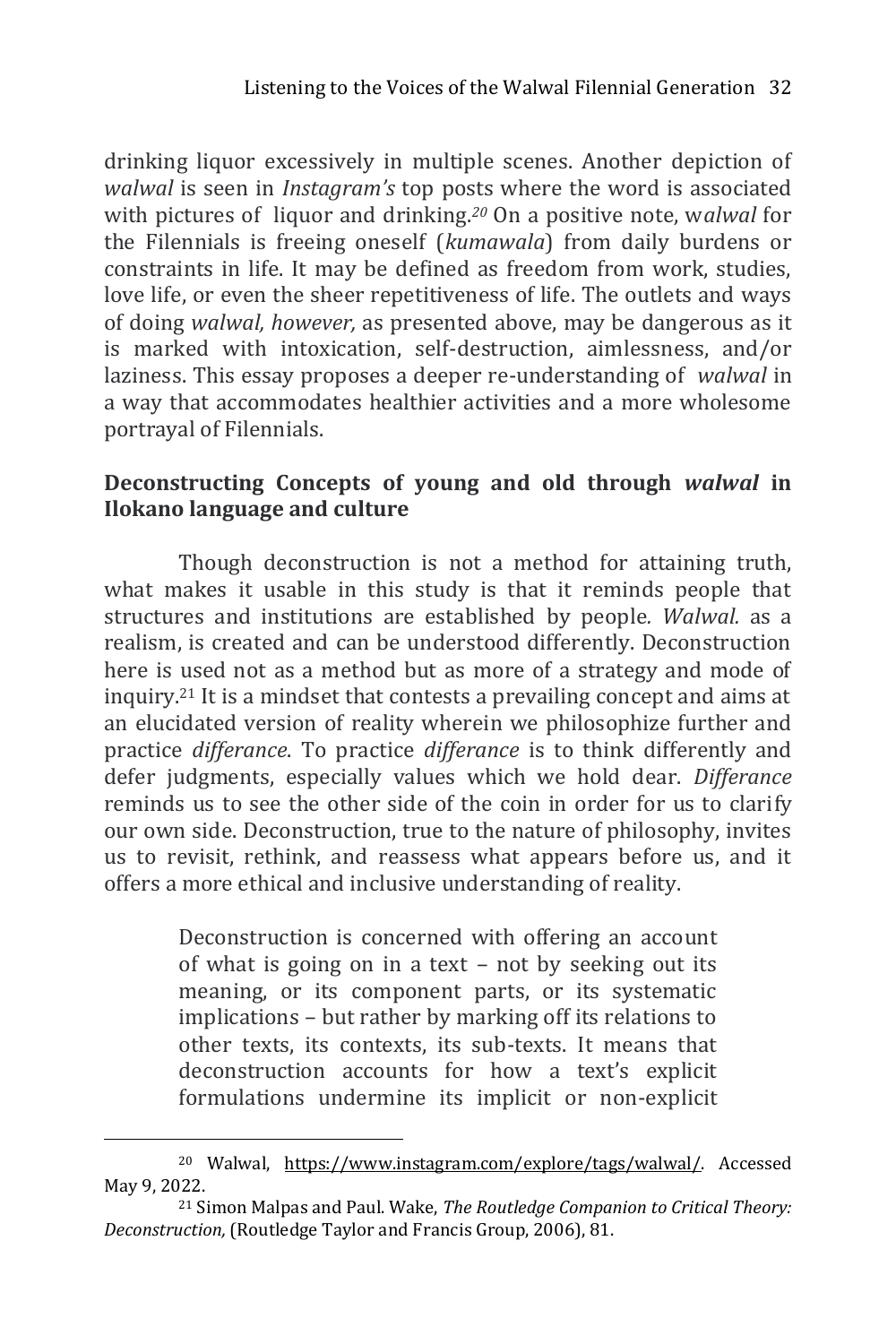-

aspects. It brings out what the text excludes by showing what it includes.<sup>22</sup>

*Walwal* becomes a *sign<sup>23</sup>* by which we can deconstruct our idea of young and old. To re-understand the word *walwal,* the Ilokano<sup>24</sup> context is used to bring out some of its often-disregarded nuances. The word in focus, after all, resembles many Ilokano words. Bringing to the fore Ilokano culture in understanding *walwal* makes people realize that they may have differing worldviews, but they can still adhere to similar values.<sup>25</sup> Furthermore, it is through the Ilokano perspective that hegemonies ingrained in the Filipino consciousness can be checked because it offers a new way of looking at reality from the grassroots level. These hegemonies such as the imposition of one language and education have caused genocide of the mind.<sup>26</sup> It is through a worldview of our own that we may be emancipated from these hegemonies. This worldview among Ilokanos will help in widening our understanding of *walwal.* According to Alterado:

> Ilokanos refer back to their culture resources to make sense of their lives, rather than just accept dominant ideologies or projects atypical to their spirit and circumstance. Although formal education and intercultural exchanges speeded up by social media have taught her/him concepts of personhood and life postulated by famous thinkers, the Ilokano nonetheless

<sup>22</sup> Hugh J. Silverman, *Derrida and Deconstruction,* (Routledge N.Y. and London, 1989), 4.

<sup>23</sup> A sign, in Saussurean semiotics, is constituted by a signifier (sound-image or a word) and a signified (mental concept) (Lucy, 2004, 110). Understanding becomes possible because of our ability to connect and associate different signs.

<sup>24</sup> Ilokano may refer either to the language and the people found in (but not limited to) the Ilocos Region, Cagayan Valley, Isabela and some parts of the Philippines. Traditionally, they are referred to as the descendants of Austonesianspeaking people from southern China via Taiwan whose native domain was the narrow northwestern coast of Luzon directly facing the South China Sea (Alterado, 2021, 27).

<sup>25</sup> Jan Gresil S. Kahambing, Ronald P. Taggaoa, and Feorillo Petronilo A. Demeterio, D*oing Philosophy in Northern Philippines: Interviews with Serrano, Centeno, and Alterado, Officers of the Philosophical Association of Northern Luzon,* (Lukad: An Online Journal of Pedagogy Volume 1 Issue 2 (December 2021) 5 - 27), 10.

<sup>26</sup> Danilo S. Alterado, foreword to *Wisdom and Silence Essays on Philippine Nakem Philosophy,* by Aurelio S. Agcaoili, (Academy Press of Amsterdam, 2021), i.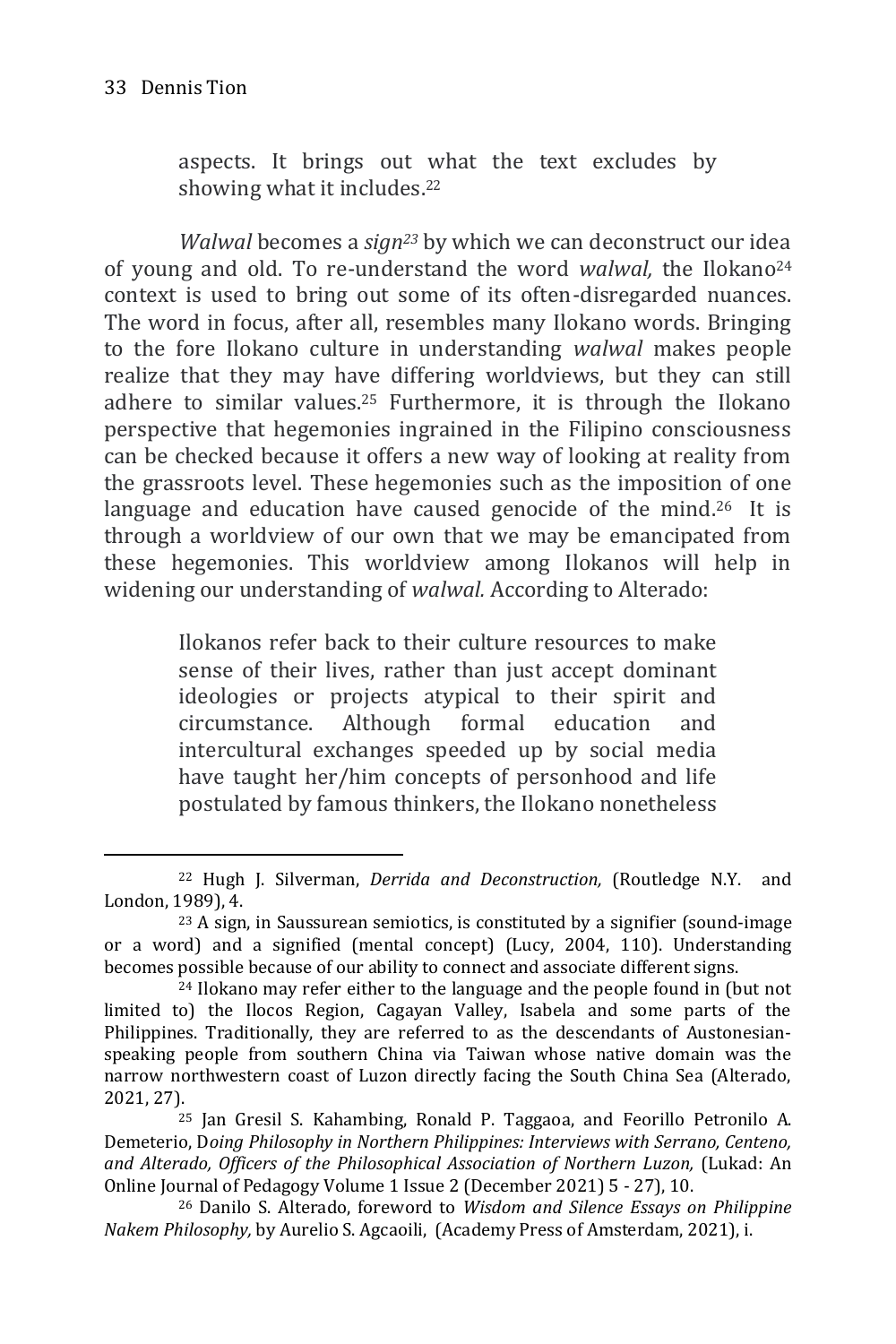is free to struggle and reject any concept not germane to her/his own socio-cultural perspective. It is with this premise that the Ilokano views herself/himself as a unique whole with a sense of distinct identity. <sup>27</sup>

The Ilokano perspective is rich and offers a different understanding of phenomena. The particular method that is used in this study is *Maiyannatup a Panagripirip* which is *Appropriate Philosophizing* by literal translation or *Philosophizing Cultural Life with Prudence*  through dynamic equivalence.<sup>28</sup> According to Alterado:

> *Maiyannatup a Panagripirip,* both as a methodology and method, intimates that the most appropriate and prudent way of doing Ilokano philosophy is to intone it the meta-theoretical analysis of ontology, epistemology and ethics as interwoven in the Ilokano concept of *nakem.<sup>29</sup>*

*Maiyannatup a panagripirip* uses at least two approaches in philosophizing. The first approach is an activity that tries to reflect on the meanings of life through conscious profound thinking and observation which includes not only thoughts but also feelings, sensations, images and memories.<sup>30</sup> Alterado states that this activity can be dynamically understood as *existential phenomenology*. <sup>31</sup> The second approach unpacks the rich meanings and derivatives of Ilokano words by going to their root word.<sup>32</sup> Alterado explains:

> Inasmuch as the Ilokano lived experience is exhibited in language and literature, in values and traits, and in arts and symbols, the indispensable role of hermeneutics or semiotics or semantics or syntactics or their blending cannot be discounted in articulating

<sup>27</sup> Danilo S. Alterado, *Wisdom and Silence: Essays on Philippine Nakem Philosophy* (Academy Press of Amsterdam, 2021), 29.

<sup>28</sup> Danilo S. Alterado, *Wisdom and Silence: Essays on Philippine Nakem Philosophy,* (Academy Press of Amsterdam, 2021), 32.

<sup>29</sup> Ibid. *Nakem* is translated as a person's totality, not just the mind or thinking.

<sup>30</sup> Ibid, 29.

<sup>31</sup> Ibid.

<sup>32</sup> Ibid.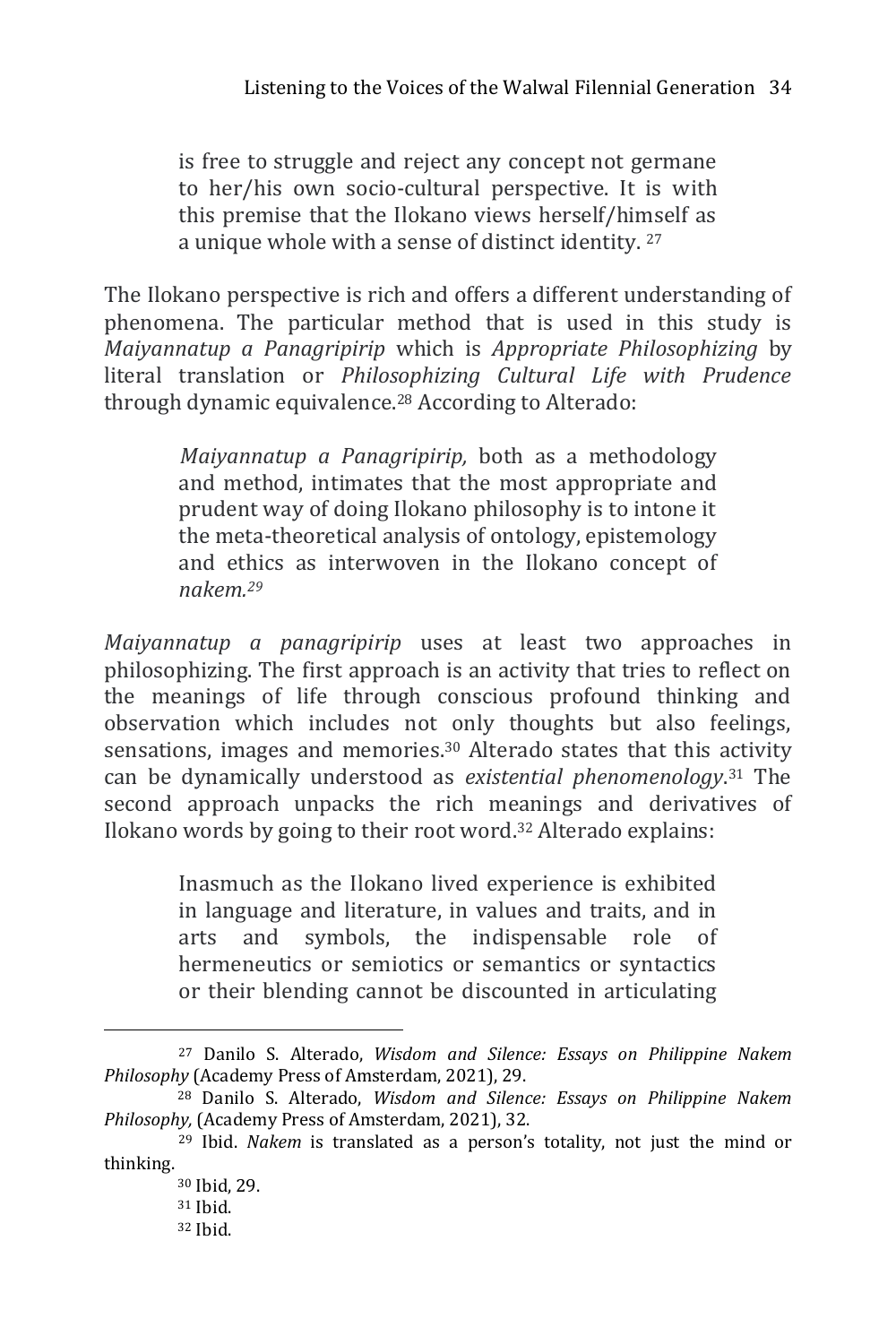Ilokano themes and paradigms. Hence, *Maiyannatup* a *Panagripirip* continues to appreciate any available source that may help explicate the subject-experience. This even includes the corroborating tasks of theories and methods of the West.<sup>33</sup>

Through the elucidation and critical guidance of deconstruction and the methods of *Maiyannatup a Panagripirip* (*Philosophizing Cultural Life with Prudence)*, a more meaningful possibility of a different understanding is constructed.

Though *walwal* has acquired new meanings in the realism of the Filennials, a deeper appreciation and understanding of the word is made possible through some Ilokano perspectives.<sup>34</sup> Doing this may explain the different uses of the word in and out of the Filennial sense. Here are some of them:

- 1. *walawal* a kind of dibble used to make holes in the ground; especially for making fences. It consists of a comparatively heavy pointed pole, which is operated with both hands and repeatedly driven into the ground and moved to and fro with a more or less circular motion until the hole is big enough for its intended purpose.<sup>35</sup>
- 2. *walagwag* to shake, for example, grasses so as to dislodge clumps of earth or wet hair so as to remove moisture<sup>36</sup>
- 3. *walang*  forsaken, abandoned, deserted, left desolate or forlorn, <sup>37</sup>
- 4. *walat* or *nawalat* big, large; as said of animals like horses,  $etc.$ <sup>38</sup>
- 5. *walay* to roam around without purpose<sup>39</sup>
- 6. *wallages* to strike with the back of the hand<sup>40</sup>

<sup>33</sup> Ibid.

-

<sup>39</sup> Ibid, s.v. "wallages."

<sup>34</sup> Ilokanos have been known as farmers that is why some of their terms are related to the land (Nid Anima, 1976, 8).

<sup>35</sup> *Ilokano – English Dictionary*, George P. Gelade, CICM, (Quezon City: CICM Missionaries. Inc, 1993), s.v. "walawal."

<sup>36</sup> Ibid, s.v. "walagwag."

<sup>37</sup> Ibid, s.v. "walang."

<sup>38</sup> Ibid, s.v. "walat."

<sup>40</sup> Ibid, s.v. "walin."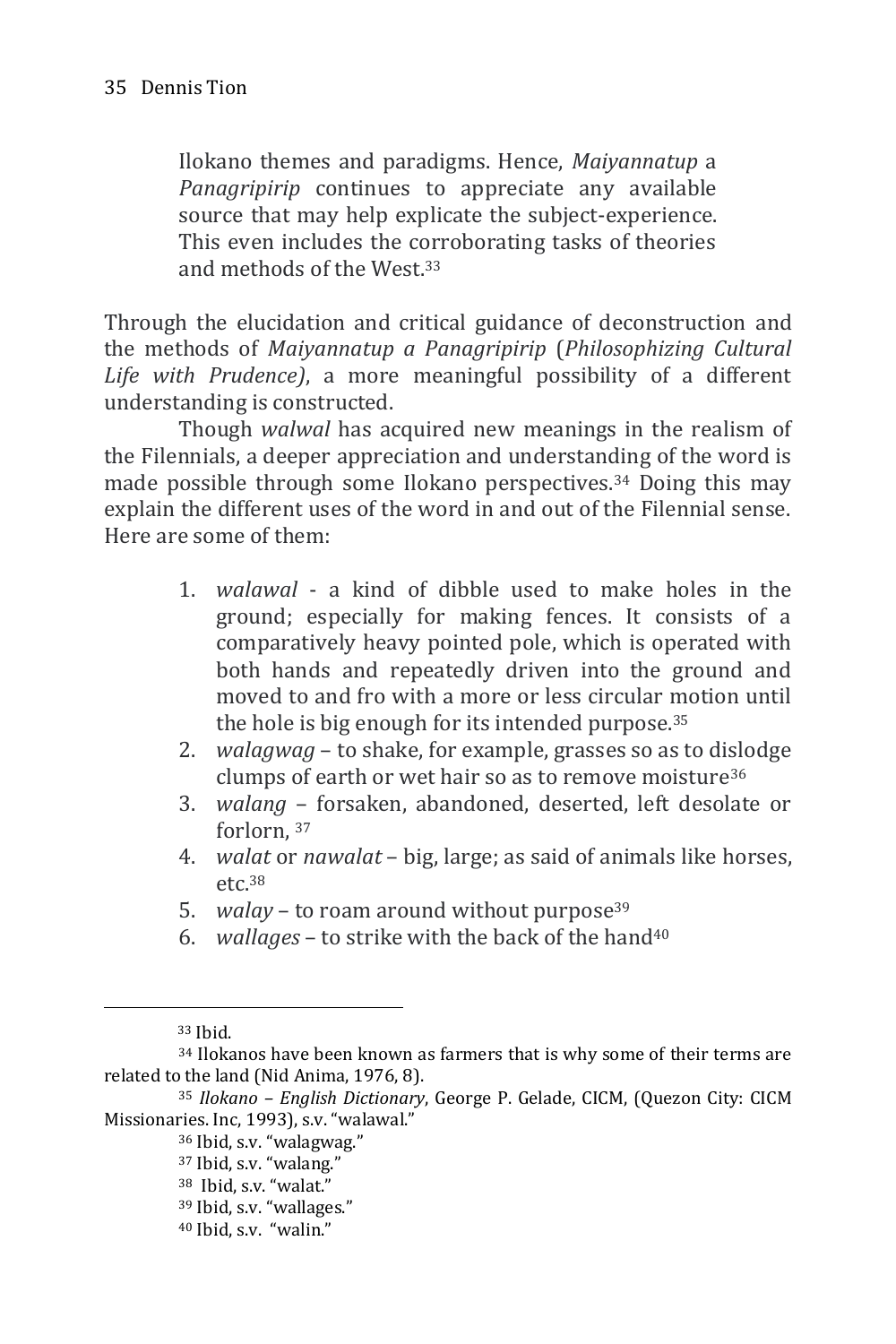- 7. *walin* put aside, to or toward the side, away, out of the way (what is finished), to get rid of, to free oneself from, to deliver oneself from (anxiety, sleepiness, etc.)<sup>41</sup>
- 8. *warwar*<sup>42</sup> to unfold, to lay out, to spread out, to extend, to expand, to unroll, to unwrap, to undo, to unbind, to loosen, to open, to unfasten, to untie, to disentangle, to unravel, to straighten out, to take to pieces, to take apart, to disassemble, to dismount, to dismantle<sup>43</sup>
- 9. *welwel* slow, tardy, obstinate; wriggle a stake to widen a hole on the ground<sup>44</sup>

From these different Ilokano words, two main concepts emerge. One is the ground as in the cases of *walawal, walagwag,* and *welwel*. The other is movement as in the cases of *walang*, *walat*, *wallages*, *walin*, and *warwar*. From the perspective of the Ilokanos, the root words are associated with the ground and movement. For Ilokanos, the ground (*Apo Daga*) is sacred because it is the source of livelihood and life, especially for farmers and their families. On the other hand, movement is basically action aimed towards getting free, letting loose, or leaving things be. From the aforementioned perspectives, Ilokano realism speaks about *walwal* or *warwar* as having life and freedom. The word now has a different aspect from the meaning introduced and popularly propagated by the mediascape. One Ilokano word *welwel*, however, shares close kinship with the popular meaning. Through the context of the Ilokano language, the word's meaning becomes richer and deeper. *Walwal* is reminiscent of the earth as providing life and one's search for freedom. It is also recognizing and exercising one's own will as in the case of *welwel*. Such concepts will then be used as a guide for our re-understanding of the Filennial realism, *walwal*.

<sup>41</sup> Ibid, s.v. "warwar."

<sup>42</sup> The Tagalog word *walwal* is *warwar* in Ilokano. Note that there are words in Ilokano and Tagalog whose slight difference in spelling in this instance 'r' and 'l' can still signify the same concept or object. Some examples are *barbas* and *balbas* (mustache), rabanos and labanos (radish), ragadi and lagari (saw, the tool), sirip and silip (to peek), tarong and talong (an eggplant). It may be impossible to trace which word (*walwal or warwar*) came first, but the Ilokano word *warwar* with the Ilokano culture enriches our understanding of the Filennial and Tagalog term *walwal*.

<sup>43</sup> *Ilokano – English Dictionary*, George P. Gelade, CICM, (Quezon City: CICM Missionaries. Inc, 1993), s.v. "warwar."

<sup>44</sup> Ibid, s,v, "welwel."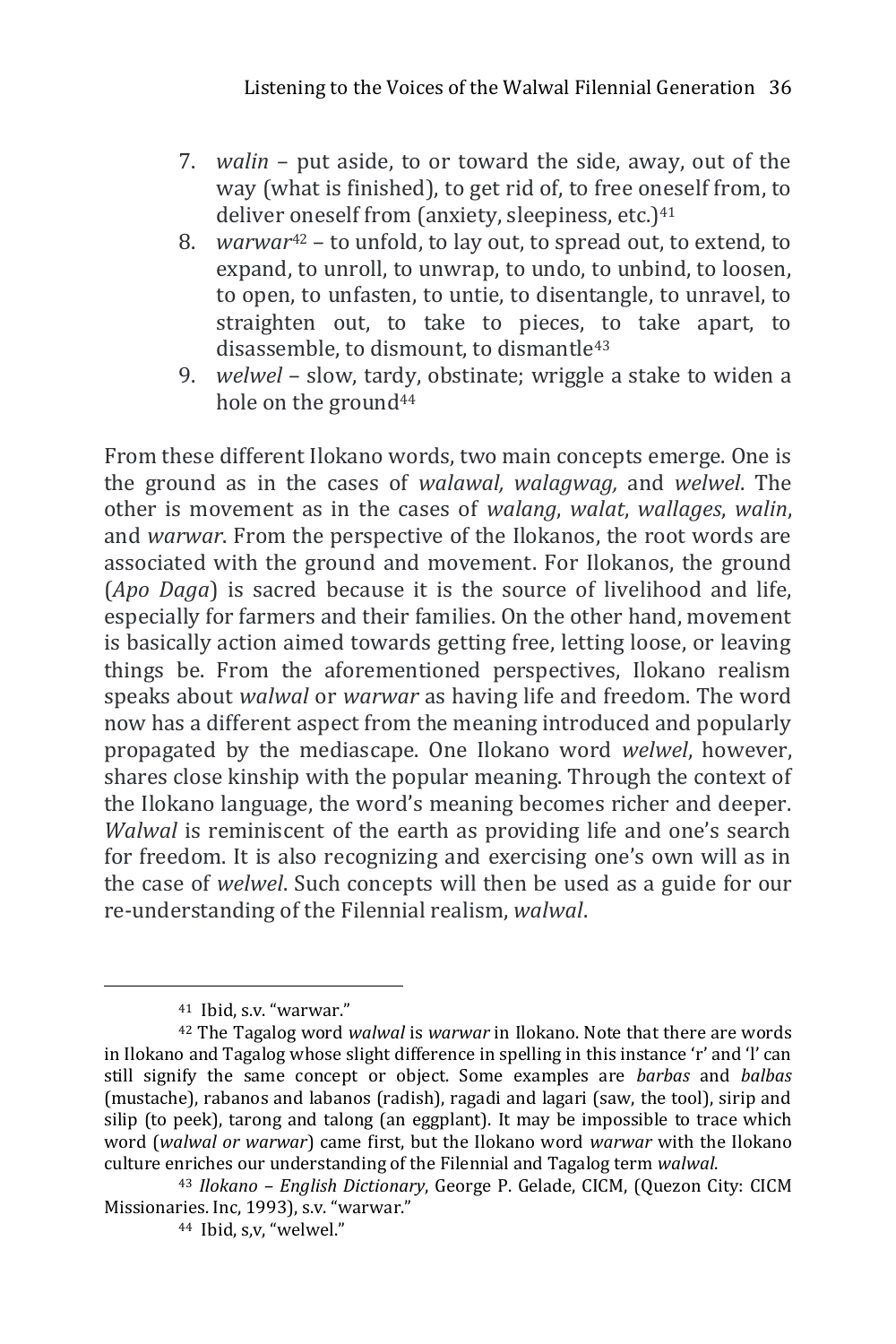-

### *Walwal* **(aimlessness) as** *Walawal* **(Purposiveness)**

Though *walwal* in the Filennial realism has been commonly understood as drinking oneself senseless, the common reasons for drinking are relaxation and celebration. It is not only a way for the Filennials but also for the Generation X and Boomers to detoxify themselves from the fretful demands of the world, and the constant pressures of adulthood. The Ilokano word *walawal* prompts us to think that though life may be repetitive (the continuous circular motion creating space), such repetition is sometimes necessary for it has a purpose (to accommodate the pole of the fence). The seeming aimlessness is an attempt to have a break from the gripping effects of pressure from goals or deadlines from work, studies, or even relationships.

#### *Walwal* **(Laziness or Intoxication) as** *Warwar* **(Relaxation)**

*Walwal* as *warwar* is a moment for one to loosen up. The mind and the body, understood in unity, are supposed to be free from unbridled constraints. Thus, the young and the old seek escape in nature and in activities like drinking liquor. Daily pressures make us look for outlets that can free both our minds and body (e.g., biking, trekking, gardening, drinking).

Drinking liquor may be frowned upon by many, but it should not be seen as mere intoxication. More importantly, it is an activity that relaxes the tired body, builds camaraderie, and reflects the Filipino concept of life that is positive and hopeful.<sup>45</sup> Indeed, *walwal* is a time for one to stop and have a break from the daily hustle and bustle. It is an experience of freedom from rigidity, attachments, or restraint from the mechanical way of living. It is a moment for the person to practice reflection and to take things slowly, the proverbial step back.

During this time of reflection, they straighten out their mind, look back on what has been, and plan for what is to come. Many *Filennials* and the older generations alike love going to new places *(walay),* to be free and away from the usual because exploration in a different environment helps reset their system. People become more

<sup>45</sup> Beverly A. Sarza, *Isang Tagay para sa Pilosopiyang Pilipino* [A Drink for Filipino Philosophy] Philipppine EJoournals (C&E Publishing, 2007), 55. Accessed 16 January 2022, https://www.ejournals.ph/article.php?id=7897.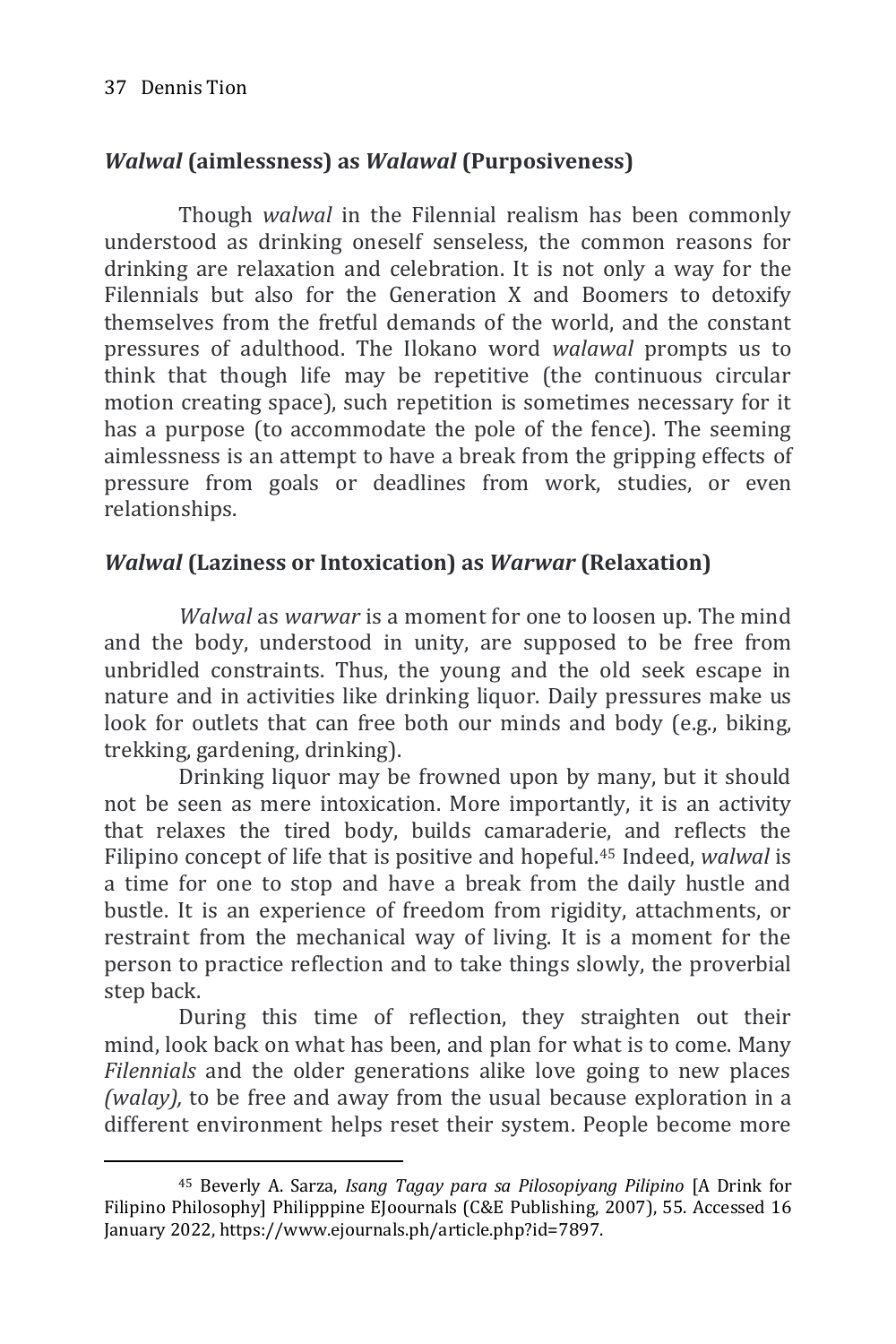open and discover themselves or heretofore unknown parts of themselves.

#### *Walwal* **(recalcitrance) as** *Welwel* **(empowerment)**

This last Ilokano word, *welwel,* is very crucial in the understanding of *walwal* as a mental activity. The words *walawal* (to make holes in the ground by using a stick), *walagwag* (to shake something) , *walay* (to roam) etc. refer to physical activities. *Welwel* on the other hand refers to an activity of the mind that shows the behavior of a person. W*elwel,* though sometimes generally taken as something negative (recalcitrant), may be interpreted as a characteristic of being independent. A person cannot choose to be one way or the other if they do not possess a freely thinking mind. Independent thinking enables a society to progress and keep moving forward. It is in this independence that new ideas are born. Becoming *welwel* is a reaction of the naturally free human person to the seemingly rigid, tedious, plain, or repetitive traditions of society. Filennials want to be free, so they appear *welwel* (empowered)*.* For example. Filennials are generally described as broke<sup>46</sup>; however, their spending habits can be a reflection of how they give value to their hard work by rewarding themselves or the people who matter to them. Another example of Filennials' empoweredness is seen in their ability to give their dissenting opinions on matters of social and political issues.<sup>47</sup> These two examples can show the reasons why Filennials are generally branded as recalcitrant, but looking closer, spending and dissenting can also be seen as positive characteristics.

#### **Summary and Conclusion**

Deconstruction allows us to see that ageism arises from associating age groups with certain hasty generalizations. On one hand, youth does not naturally mean brazenness, laziness, or hard headedness. (On the other hand, old age should not be associated with disability, slowness, or uselessness.) Re-understanding w*alwal*  reminds us that Filipinos across different generations have a thing in common and this can well be a source of solidarity among them.

<sup>46</sup> Jastine Valeriano*, Millennials in the Philippines: Who are they and what do they do?,* (Primer, 2016)

<sup>47</sup> Ibid.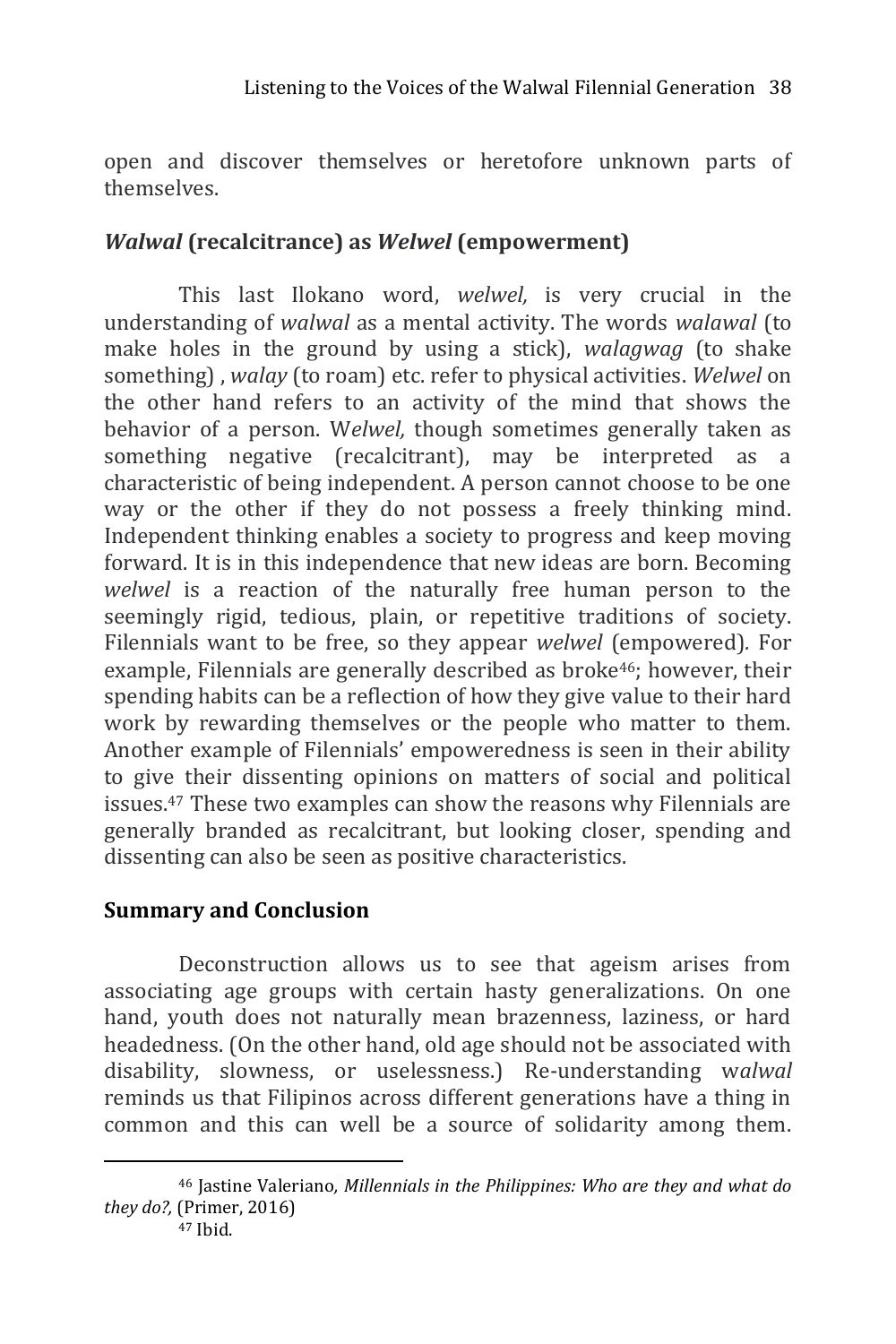Judgment should not be passed merely on the basis of a person's age. We should never discriminate or judge a person's ability on the grounds of age. By looking at the word and phenomenon through a different perspective and context, the word becomes loaded with a plurality of ideas. Some are seemingly opposing, but this *aporia* enriches our understanding of the word and eventually the Filennial generation. It reminds us to see things and ideas not as an absolute or an end but an activity of unearthing meaning and added value, which is the purpose of deconstruction and *maiyannatup a panaripirip*.

In this essay, we see that *walwal* in all its iterations is neither plainly positive nor wholly negative. *Walwal* is not just intoxication but relaxation, too. *Walwal* is not just laziness, it is also about loosening up. *Walwal* is not just recalcitrance, it is independent thinking. *Walwal* is a deliberate action towards (re)gaining life and freedom, values which all generations hold important.

*Walwal* among the Filennials, especially those in the younger age bracket, should not automatically be assumed as immature, senseless, and rebellious. People of all ages may commit acts of immaturity. Let us not preempt the result because of a hasty judgment based on what we think we know. An occurrence that breaks one person may just be a commonplace event for another.

The older age groups like the Boomers and Generation X also engage in *walwal* activities. Let us not assign age to a term that is not supposed to be age-determined. Although the old and the younger generations typically shoulder different responsibilities, note that each of them carry a load and face everyday pressures. Who doesn't look forward to unwinding, relaxing, and rebooting after a full day? Through *maiyannatup a panagripirip* and a deconstructive mindset, *walwal* contributes to a healthier view and understanding of the Filennial generation and reminds us that though generations may have differences, they still have many things in common. Re-understanding *walwal* prompts the older generation to look at and hear the voices of the *Filennials*, in a more affirming way. It prods us to reflect more deeply on actions among different generations, too. This widened, enlightened understanding contributes to a more inclusive, non-ageist, and difference-sensitive society.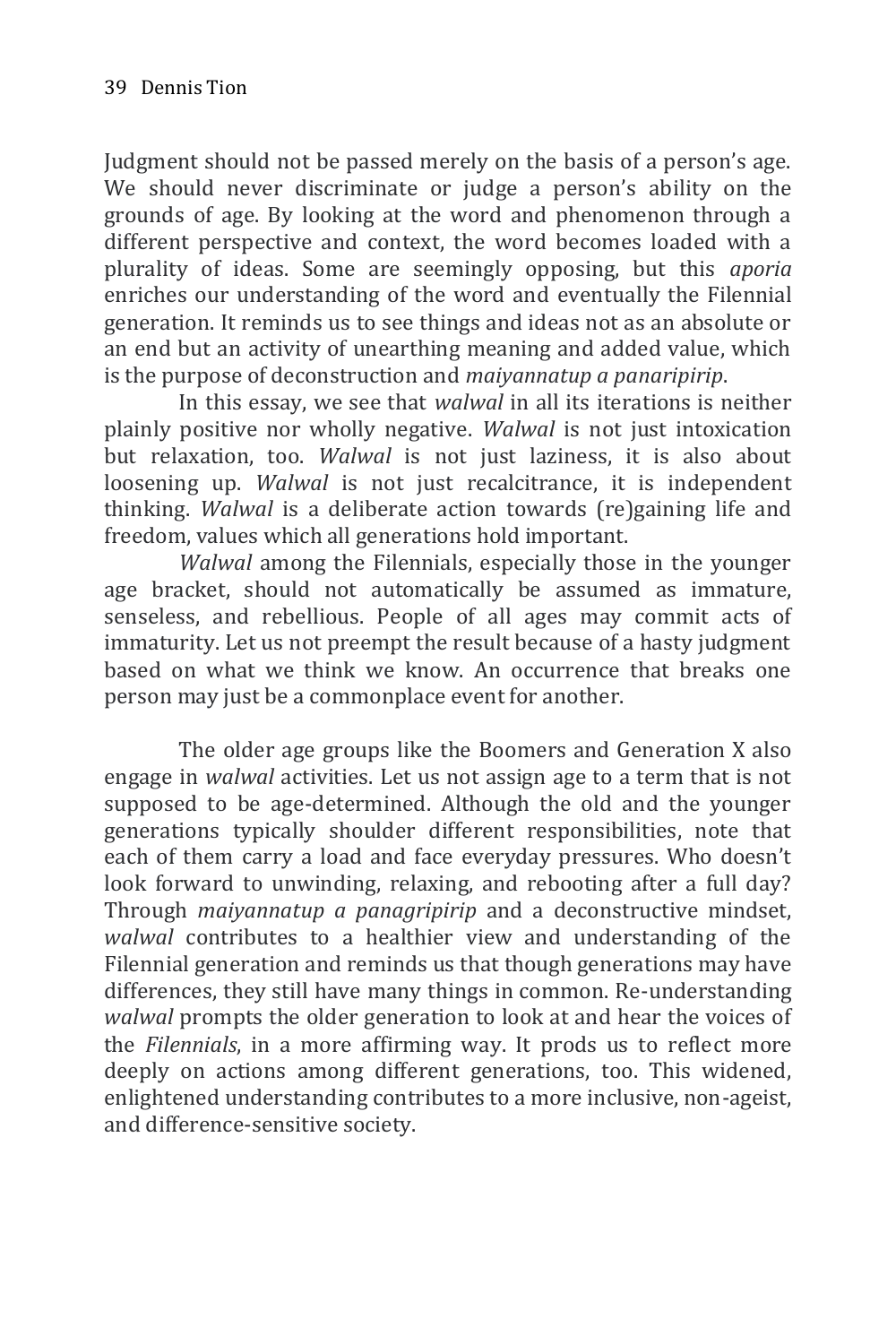| Walwal                 | (Let's drink until)    | mind)                |
|------------------------|------------------------|----------------------|
| <b>VVS Collective</b>  | Lungkot na             | Lagi lang nakatulala |
| Kasama ko ang tropa    | nadarama               | (I am gawking)       |
| (I am with my friends) | (the felt sadness      | Basag ang buong      |
| Walwal hanggang        | fades away)            | gabi                 |
| mawala                 | Kalimutan ko na siya   | (The night's a       |
| (Let's drink until)    | (I should forget about | bummer)              |
| Lungkot na nadarama    | him/her)               | Puso ko wasak kase   |
| (the sadness fades     | Yeah eh eh             | ('Cause my heart's   |
| away)                  | Namumula ang mata      | broken)              |
| Kalimutan ko na siya   | (My eyes appear        | Nasaan ka na kase    |
| (I should forget about | reddish)               | (Where are you)      |
| her/him)               | Nasusuka, nasusuka     | Iniwan sa isang tabi |
| Kasama ko ang tropa    | (I feel nauseated)     | (You left me alone)  |
| (I am with my friends) | Sa isip pa rin, di     | Bumangga ang kotse   |
| Walwal hanggang        | mawala                 | (The car crashed)    |
| mawala                 | (She/he is still in    | katabi!              |
| Bumangga sa poste      | my(I don't like        | (Only booze is with  |
| (Crashed to the pole)  | Shizuka anymore)       | $\text{us}$ )        |
| Dahil sa babae 2x      | Gusto na kay sakura    | Samahan ko na to     |
| (Because of a girl)    | (I'd like Sakura       | maglasing            |
| Kasama ko ang mga      | instead)               | (We'll get drunk)    |
| tropa                  | Itatratong prinsesa    | Dami dami dyan,      |
| (I am with my friends) | (I'll treat her like a | wag kang praning     |
| Walwal hanggang        | princess)              | (There are many      |
| umaga                  | Dinaig pa si sarah     | other women)         |
| (Let's drink till      | (more than how         | May dumaan na        |
| morning)               | princess Sarah is      | sexy, tumingin       |
| Para di ka na maalala  | treated)               | (A sexy woman        |
| 2x                     | Kasama ko ang tropa    | walks by, looks at   |
| (So that I will forget | (I am with my          | you)                 |
| about you)             | friends)               | Wala na lungkot mo,  |
| Dahil ayoko na maisip  | Walwal hanggang        | diba galing?         |
| na naman               | mawala                 | (Your sadness has    |
| (because I don't want  | (Let's drink until)    | gone. Amazing,       |
| to remember)           | Lungkot na             | right?               |
| Na ika'y sakin wala na | nadarama               | Pakilala, wag ng     |
| (that we are no longer | (the felt sadness      | mabading             |

# **Appendix A**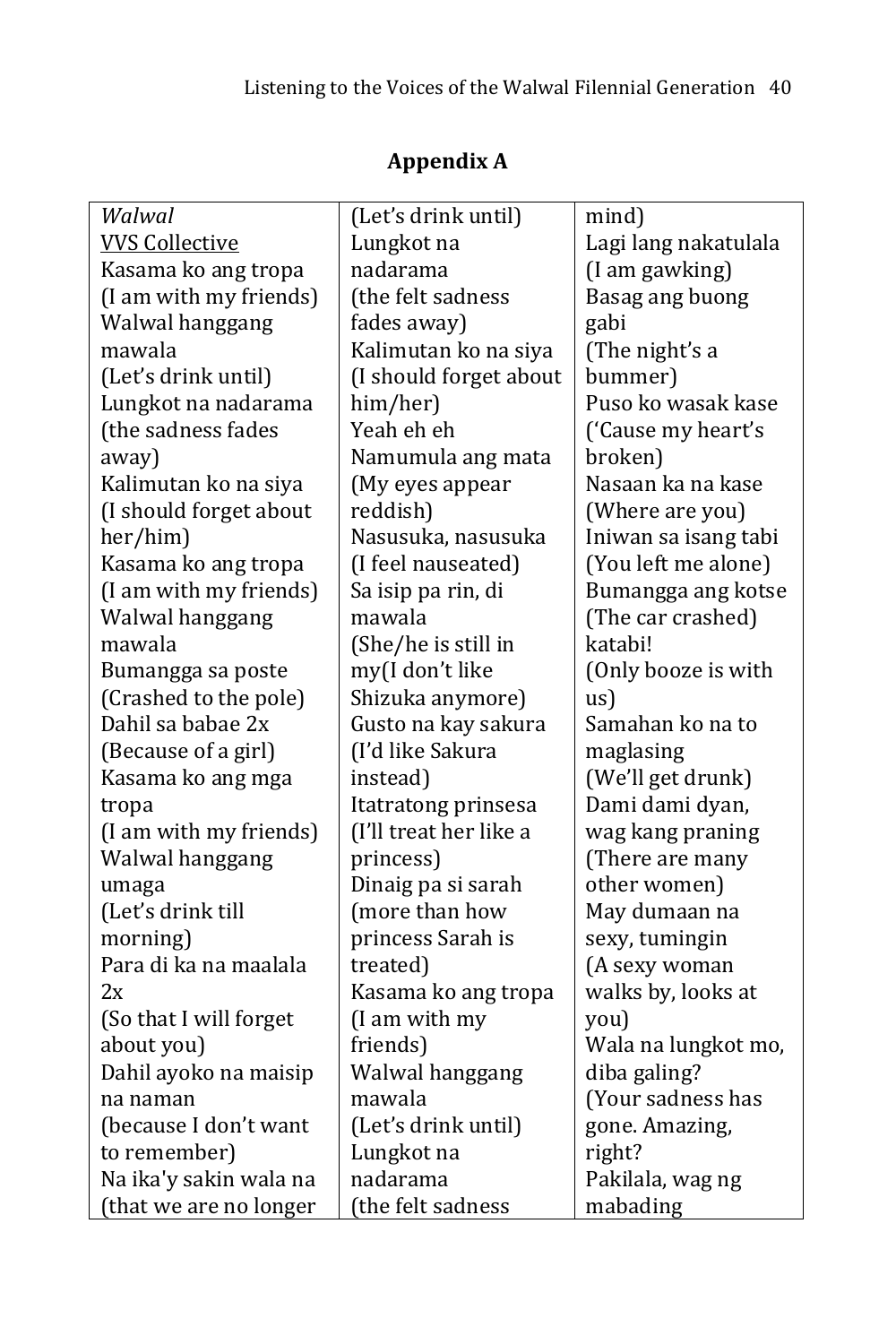| together)                | fades away)              | (Introduce yourself,  |
|--------------------------|--------------------------|-----------------------|
| Iniwan mong nag-iisa     | Kalimutan ko na siya     | don't get shy)        |
| (You left me alone)      | (I should forget about   | Tropa ko lulong!      |
| Kaya ang gang aking      | her/him)                 | (My friend is         |
| kasama                   | Sawi! (Broken!)          | addicted!)            |
| (That's why I am with    | Yung tropa ko            | Pag-ibig na baon!     |
| my friends)              | ngayon ay                | (To unrequited        |
| Nandyan si promdi        | sawi!                    | love!)                |
| (Promdi's there)         | (My friends feel bad     | Wag ka na             |
| Nandyan si dz            | for me!)                 | malungkot!            |
| (DZ is there)            | Samahan ko na siya       | (Stop brooding!)      |
| N I to the motherfuckin  | hanggang gabi!           | Dami pa niya          |
| K                        | (I will be with him till | kasunod!              |
| Take it easy             | night)                   | Haters "no" kayo      |
| Yoko na kay shizuka      | Alak lang ang aming      | ngayon                |
| (There will be others)   | kalangitan               | (Haters, what can     |
| Bakit ba ang mundo ay    | (feeling legless)        | you say now).         |
| napakalabo?              | Iniwanan ang             | Diba malungkot ka     |
| (Why is life filled with | kahapon                  | kanina?               |
| uncertainties?)          | (I tried to forget       | (Weren't you sad)     |
| Dahil sa nabiktima ng    | yesterday)               | Papakilala si maria   |
| maling tao               | Isa ka na lang alaala    | (I will introduce     |
| (because I was taken     | ngayon                   | Maria)                |
| advantage of)            | (You are just a          | Iba aming stratehiya  |
| Buti na lang ako ay      | memory now)              | (Our strategy is      |
| sinagip                  | Lunod sa alak kagabe     | different)            |
| (It is good I was saved) | (I was drunk last        | Wavy aming            |
| Ng alak at barkada       | night)                   | enerhiya              |
| kasama                   | Nagwa-walwalan na        | (We are cool)         |
| mga bitches              | kame                     | Halina at mag chill   |
| (by booze and friends    | (We partied)             | with mah buddies      |
| with their bitches)      | Kung may silup           | (Come on, let's chill |
| Walwal hanggang          | walang pake              | with my buddies)      |
| umaga                    | (If the police comes,    | Tipon tipon na        |
| (Let's drink till        | we don't care.)          | naman lahat ng mga    |
| morning)                 | Lahat ng harang          | wavy                  |
| Hanggang ang tama        | tumabe                   | (The cool ones have   |
| lumala                   | (Everyone, step          | come together         |
| (yah)                    | aside)                   | again)                |
| (Until we get more       | Dadaan ang gang          | Itapon nyo na shit ng |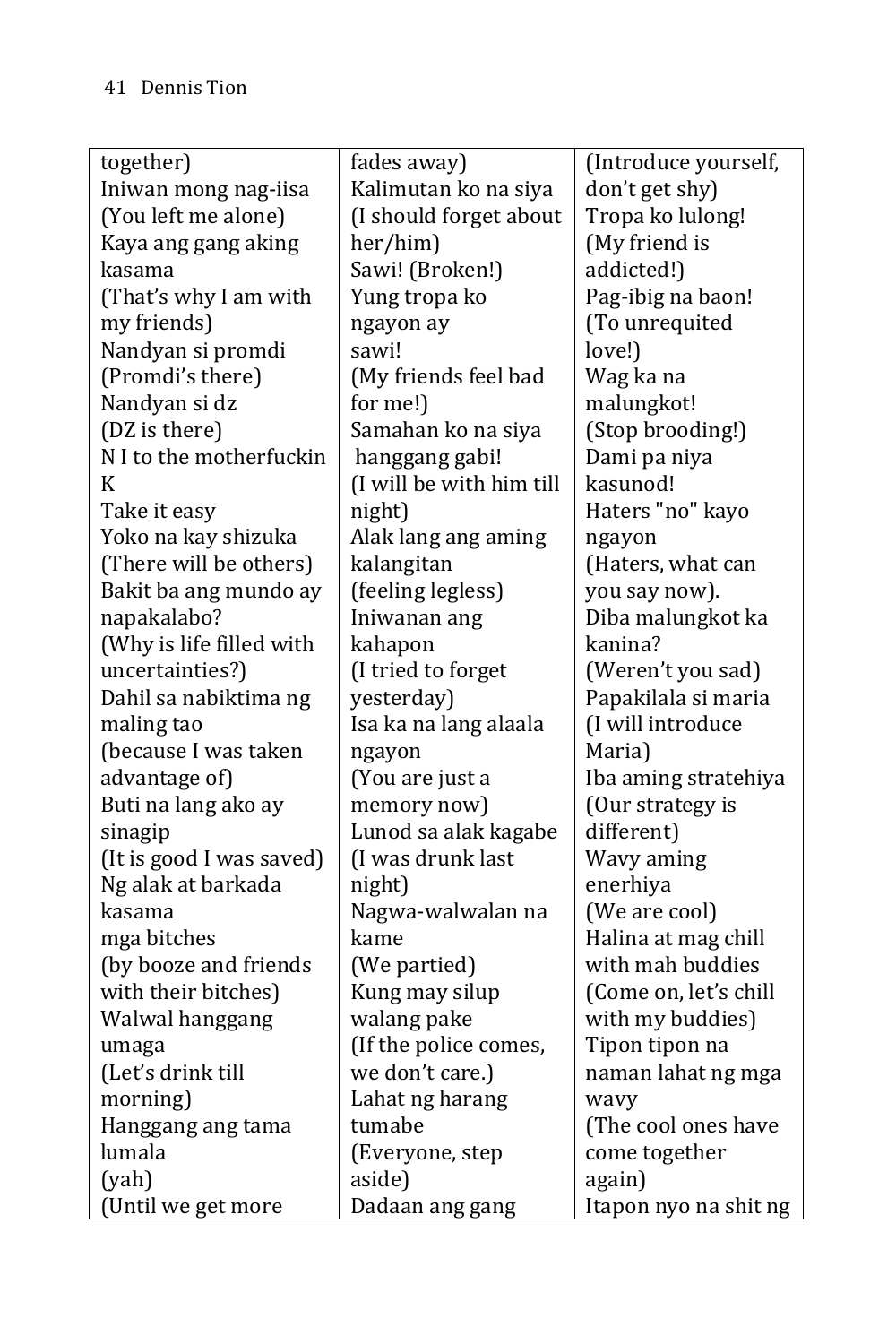| drunk)                  | ngayon                | mga bitches           |
|-------------------------|-----------------------|-----------------------|
| Di ko na alam, kung     | Mula noon hanggang    | (Forget what those    |
| ako ay nasaan           | ngayon                | girls have done to    |
| (I don't know where I   | (The gang will pass   | you)                  |
| am anymore)             | by.)                  | Ayoko na sa kanila    |
| Pakiramdam ko na ay     | Laging may            | (I don't like them    |
| lumulutang sa           | selebrasyon           | anymore)              |
| kalangitan              | (There's always a     | gagamitin ka lang     |
| (I feel legless)        | celebration)          | pala                  |
| Lumulutang sa           |                       | follow soon after)    |
| (They'll just use you)  | Pakalanghiya!         | Bawal dito mga        |
| Roll it and lets rock   | Sabay haluin na       | madaming alam         |
| Gangin with my best     | parang                | (Know-it-alls are not |
| bros                    | james harden na       | welcome here)         |
| Bakit nainlove sa       | galawan               | Pag tropa ko ginago   |
| babaeng manloloko       | (And then mix it as   | mo, aba ewan ko na    |
| (Why did I fall in love | James Harden would)   | lang                  |
| with an unfaithful      | Kasama ko mga         | (If you mess with my  |
| woman)                  | zombie                | friends, I don't know |
| Kunin mo na alak ng     | (I am with my sleep-  | that might happen)    |
| (Get the booze and      | deprived friends)     | Gusto mag-pakalayo    |
| drink)                  | Lahat tunay kahit na  | Sa mundo na to 3x     |
| malimot mo na siya      | onti                  | (I want to escape far |
| bro                     | (They may not be      | away)                 |
| (forget about the       | many, but all of them | (from this world)     |
| woman)                  | are genuine)          | Sa dinami dami ng     |
| Masama na balak di      | Kasama ko gabrang     | lalake                |
| pepwede yan rito        | at tommy              | (Of all the males)    |
| (Evil intention are not | (I am with Gabrang    | Puta! bakit ako pa    |
| allowed here)           | and Tommy)            | nadali?               |
| Hold up wait (laugh)    | Tapos yung beat       | (Fuck! Why me?)       |
| Wag mo ng isipin yan    | galing kay promdi     | Demonyo pala pare?    |
| lagi mo lang tandaan    | (yeah)                | Mga magagandang       |
| (Don't think about      | (And the beat is from | babae                 |
| that)                   | romdi)                | (My friend, are       |
| Basic na problema lang  | Di ako tao, ako ay    | beautiful women       |
| sa                      | galing sa buwan       | bitches?)             |
| (That problem is basic) | (I am not human, I    | Sabi nya walang iba   |
| gin na natin idaan      | am from the moon)     | (She said there's no  |
| (Let's just drink to    | Una na ko dun,        | other guy)            |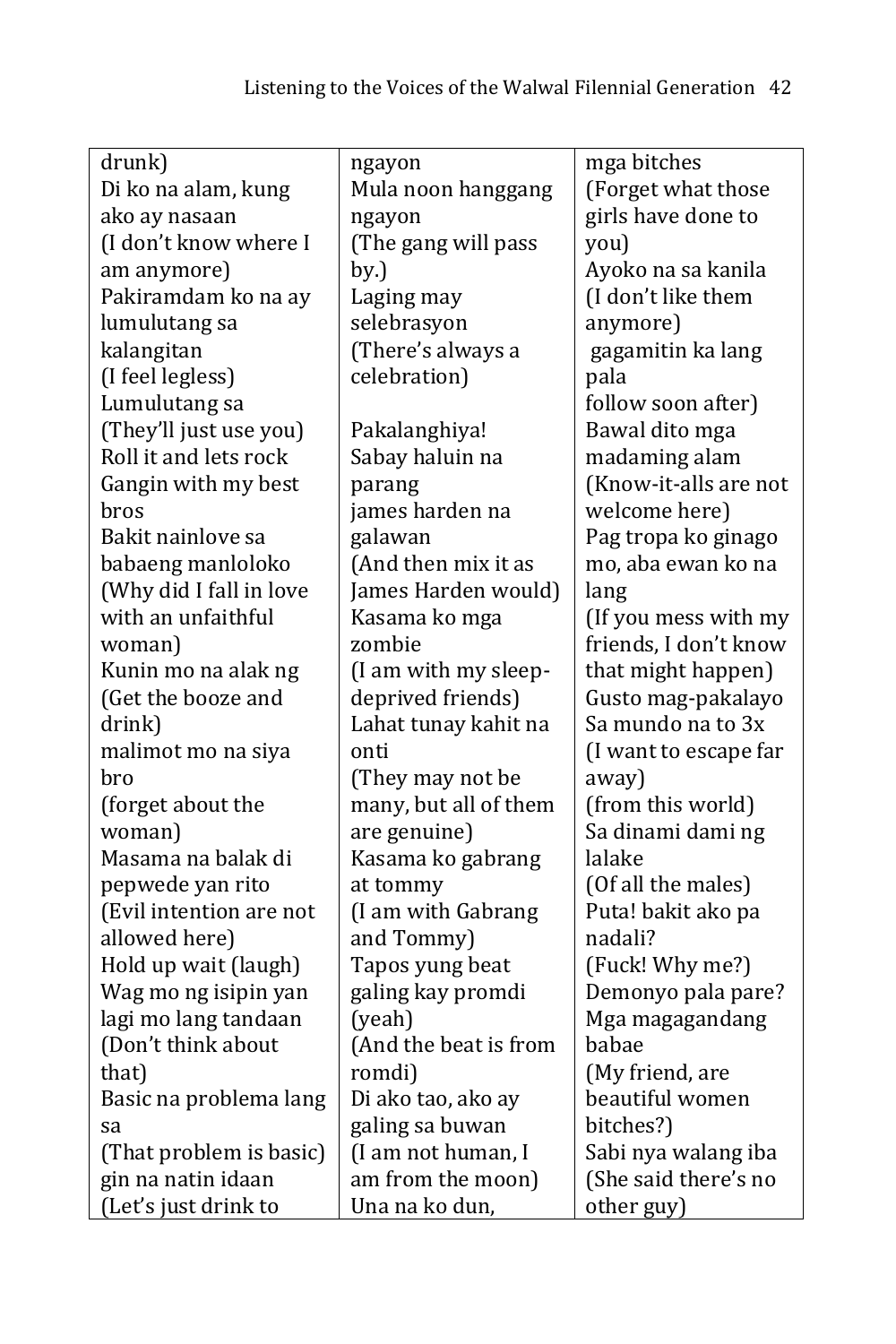| that)                   | pwede                   | Totoo iba iba        |
|-------------------------|-------------------------|----------------------|
| Ibuhos mo ang tubig     | bang sumunod ka na      | Ang nakakasama nya   |
| dyan agad agad ng       | lang                    |                      |
| sindihan                | (See you there. I'll go |                      |
| (Pour the water, and    | ahead. Can you          | umamin               |
| light it)               |                         | Bago pa ko,          |
| (In reality, she had    | Kundi maiyak!           | maubusan ng hangin   |
| multiple partners. How  | (I was helpless and     | (You should have     |
| shameless!)             | just cried)             | come clean long ago, |
| Nung una tinanggi pa    | Ang lalim, ng binigay   | before I gave my all |
| Kahit huli, tang ina!   | mo sakin                | to you)              |
| (She even denied it at  | Sobrang sakit, tagos    |                      |
| first, even when caught | sa damdamin             |                      |
| red-handed, what a      | (You have caused me     |                      |
| whore!)                 | so much pain)           |                      |
| Wala na kong nagawa     | Sana nun ka pa          |                      |
|                         |                         |                      |
|                         |                         |                      |
|                         |                         |                      |

*Note: The translation is the writer's*.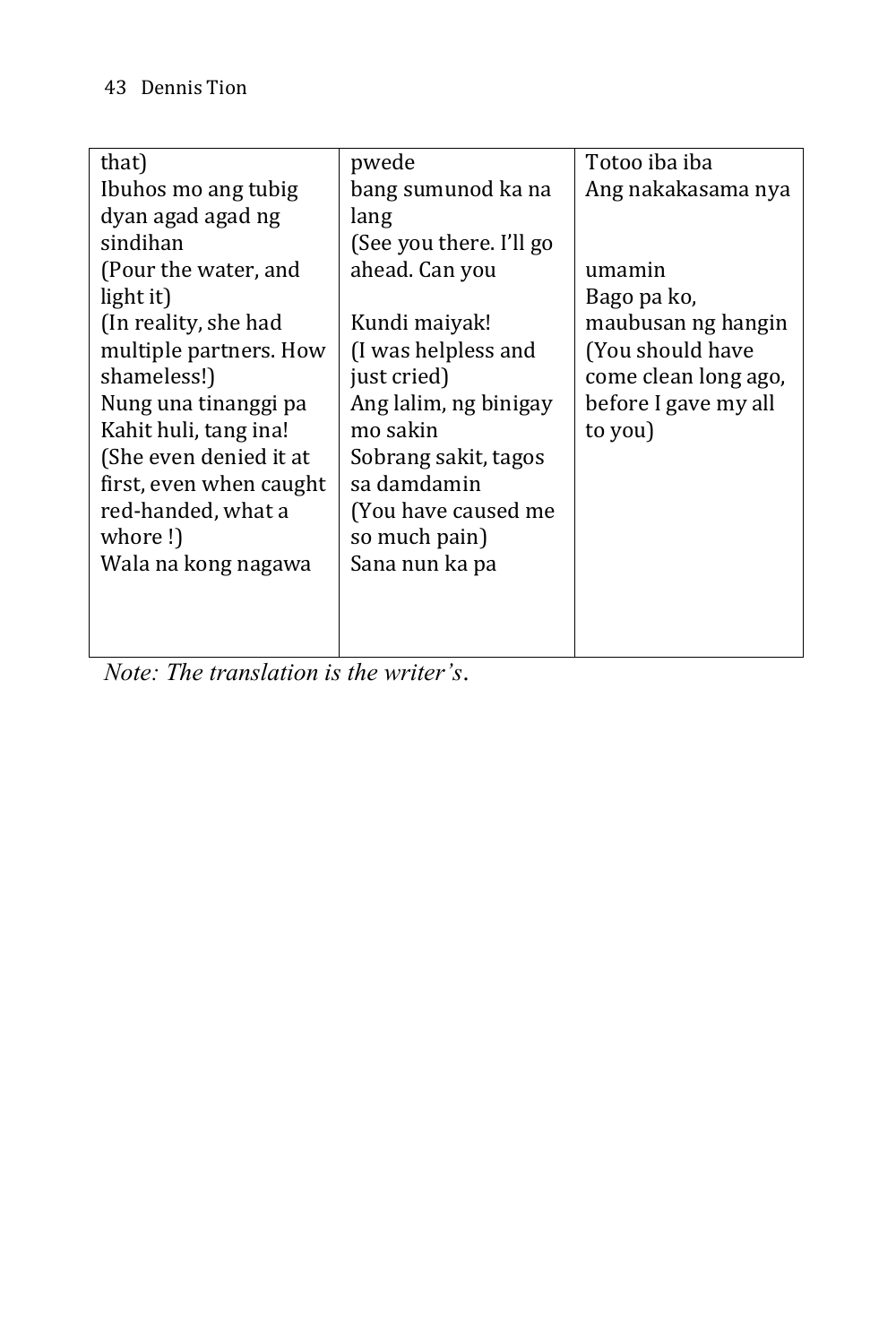## **Appendix B**

*What is walwal? (This question was given to college students aged 19- 21 in one of the universities in Baguio City, Philippines in 2019.) Here are their responses.*

1. In my own perception, walwal is an action that we pursue to have fun with friends, enjoy/spend time with close peers through many ways not just drinking/partying that gratifies/satisfies our sense of giving happiness and pleasure to ourselves.

2. For me, I see walwal as an activity that many people do to escape whatever stressful events they have in life. This activity might include shopping, eating, drinking, or even taking trips out. Walwal usually requires a lot of spending so it's kind understood as spending to feel good.

3. Walwal for me is spending out time for our happiness regardless what activity it will be. Some examples are drinking alcoholic drinks, going to parties etc. Also, walwal is usually done by people that are going through problems.

4. I don't really know what it means but it means "a good time" according to my friend.

5. Hanging out with friends or even friends of friends where you tell stories, vent about anything, or just having a good time with others that involve food and drinks.

6. Walwal is a key term used by broken hearted people who want to get drunk to forget their problems!

7. It is a word used for describing an action that makes someone drunk.

8. It is a term used for conducting a gathering. A common term to ask someone to go drink.

9. It is a word used for gathering/ or getting together of friends either by playing, drinking, eating together.

10. I don't fully know the specific definition but the word is used to describe actions without care of other things but your own wants.

11. Walwal is a term used by youths referring to going out either alone or with friends/family.

12. It means to have fun, to party or to hang out.

13. Walwal is something that you do to make yourself stress free, to make things that satisfy you as an individual. Also these things is being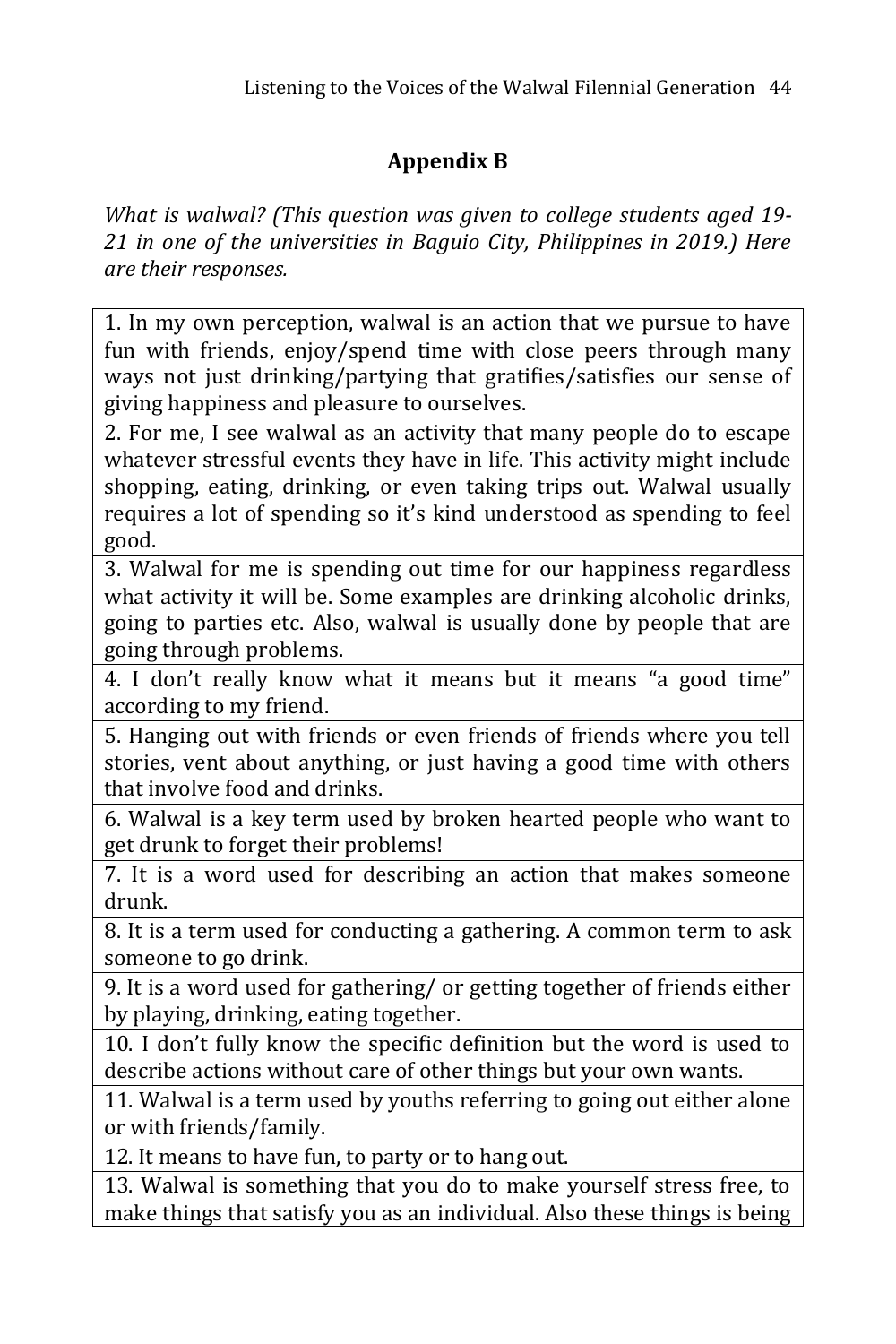achieved when you are with your friends because it's more fun when you do "walwal" with your friends.

14. Ito yung dahilan kung bakit nagagalit yung mga estdudyante kapag may contribution sa school pero pagdating sa amabagan ng alak any can amount can do para ibigay nila. [This is the reason why students get angry if there are contributions at school, but when it comes to buying liquor, any amount can do]. Another term for socializing with others to solve problems that alcohol drink can solve.

15. Minsan magwaldas ng pera, minsan lumabas at gumala. Kadalasan magpawasak sa inuman. Pwede rin lumayo sa landas. [Sometimes it means spendthrift, going out at galavanting. Most of the time it means getting wasted in drinking sessions].

16. I understand the word walwal by means of getting along with friends, or being relaxed in such manner that is positive, however if the context about the word "walwal" is negative I understand it as people who goes to bar or do stuff like drinking. I understand it as to how they will used it.

17. I don't currently have any understanding on the word walwal or what it means.

18. Ang pagkaintindi ko sa salitang "walwal" ay pag-gagala. [I understand walwal as galavanting.]

19. Walwal means for me is to spending time outside with your friends. Go everywhere you want to.

20. The meaning of walwal is having enjoy time drinking liquor and everyone seen this negatively but sometimes it is one way of people in forgetting their problems.

21. Walwal is when we go out with people whose company we enjoy most to temporarily forget the things that trouble us. Usually it is seen as one negative thing that our generation does, but what they don't understand is that pagwalwal strengthens our bond with our friends and helps us in a way that other kinds of relaxation can't. Because if one thinks about it, if you are responsible enough with liquor and other vices, walwal can be seen as a healthy thing to do (for your mental and emotional and social.

22. Walwal, a term defining "EUT" Eat, Unwind and Travel. The carefree money-spending, one-day millionaire experience to let all stress out, push negativity away and relieve thyself from all the stresses in life.

23. Socialization in ways parents do not want his.her child to do. (kung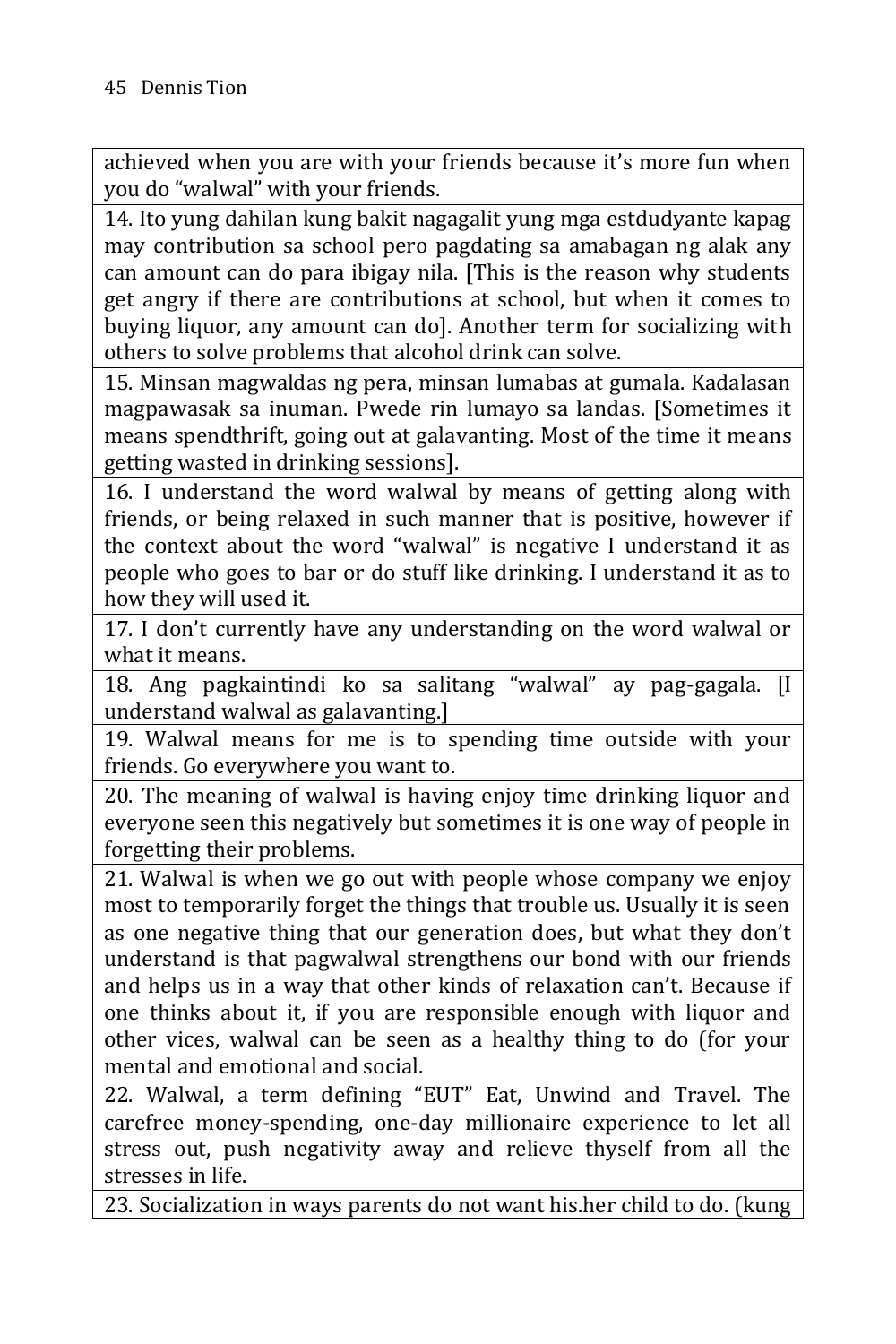bata pa, and still studying) because walwal for me is going outside and partying with friends.

24. It is the way of the youth to perform happiness in a way of partying and being drunk.

25. For me, it means to make yourself comfortable and worry free without problems in mind.

26. It is a term used of a band of friends to do some bonding time, may it drinking or other activities. Pero karamihan the term is used kapag inuman ang usapan. [However, usually the term is used in the context of drinking liquor.]

27. Ang pagkaintindi ko sa salitang walwal ay kung saan ang magkakaibigan ay nagsasama at nagkakasiya sa isang inuman. [The way I understand walwal is friends being together in happy drinking session.]

28. For me walwal is just another term that the youths use to say that they'll going out to have fun with their friends. In other words, it's just another term for "lakad," [going out] "pagsasaya" [merry-making] "pagbubulakbol." [galavanting] Although some would say otherwise, but I think that the term "walwal" is not generally bad. Its difference with other terms is that it generally involves going around in places and for some, drinking.

29. It is a time that you can help yourself to unwind and relax by having an activity or outing with your friends and family.

30. For me, base sa mga nakikita ko sa mga friends ko ang walwal ay ang "pagleletgo and enjoy the night" pansamantalang kakalimutan ang mga responsibilidad upang magpakasaya sa panandaliang panahon. [Based on how I see it among my friends, it means letting go and enjoying the night. It gives us an opportunity to forget responsibilities to be merry momentarily]

31. "Walwal" sa aking pagkakaintindi pag sinabeing walwal ay parang "easy go lucky." Pero minsan naman ang walwal ay pagpapawalang bahala sa mga importanteng bagay tulad ng pagrereview para sa quiz. Imbes na magreview ay matutulog na lang. [Walwal is being easy go luck, but sometimes it means neglecting important things like reviewing for a quiz. Instead of reviewing, I'd just sleep.]

32. Spending money for foodtrips and strolling around with barkada. Drinking alcohol at night with friends.

33. I do not know the word "walwal" because I only hear other people say it, but I am not using the word.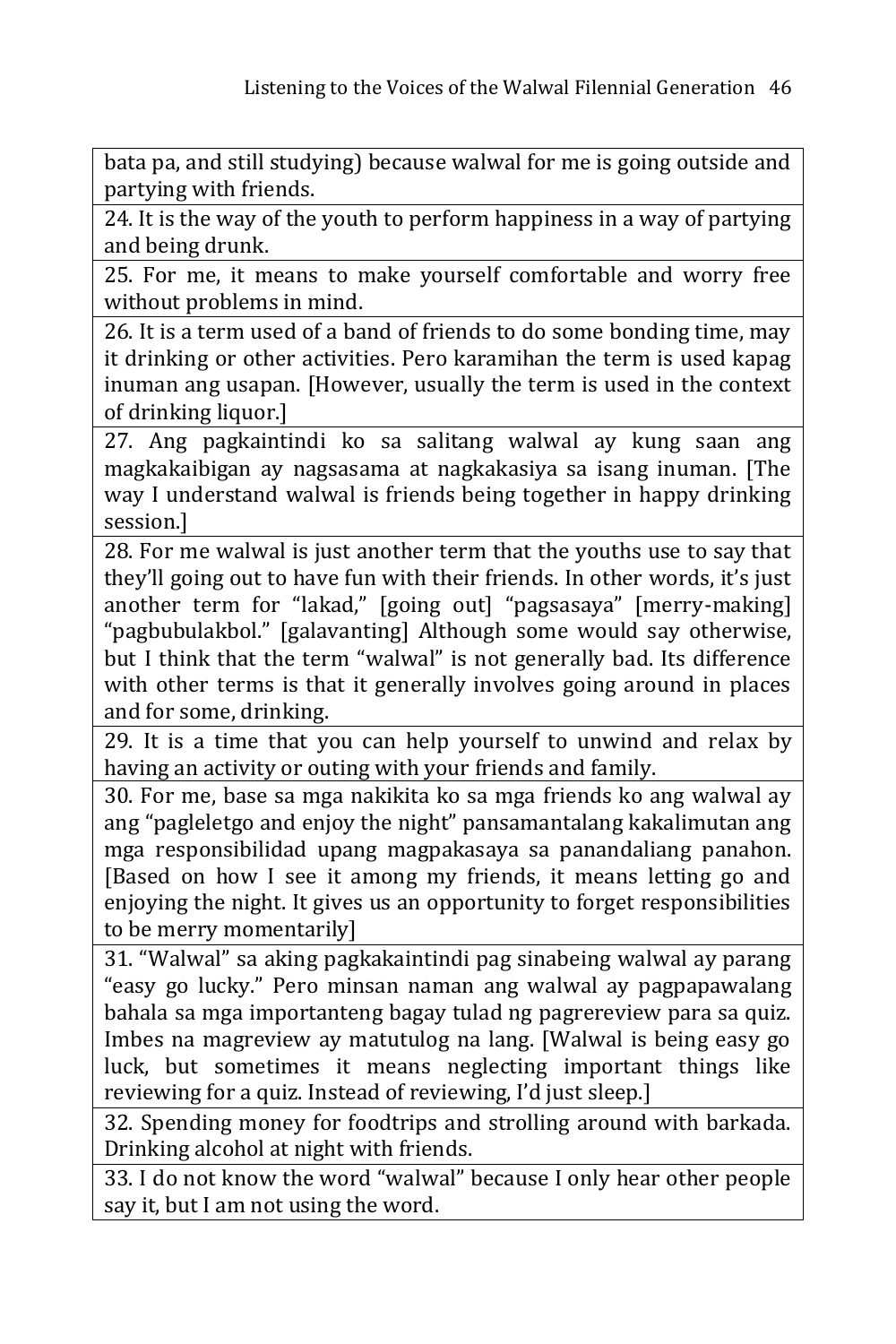34. It is a term used to enjoy your life without carrying your problems with you. It only happen temporarily but it is the very solution for everyone especially students or teenagers. For others, the word 'walwal' could mean 'inom' but for me, it's an enjoyment on whatever you do and wherever you go.

35. Before I even encountered the word 'wal-wal', I actually did it multiple times. Others say that it is about drinking alcohol with group of people/friends or about getting drunk at late nights. You may or may not go home before dawn. Well, my perspective of walwal according to my experience is getting out of the world filled with stress, problems and pressure. It is about spending the freedom you think you have before it expires. In addition, it is not just about drinking liquor but talking about real things happening in your life to the right/trusted persons. The liquor is only used as the driving force to compose your confidence.

36. It is slang word made by millennials.

37. Wala sa bahay. [away from home]

38. A term used about having fun/leisure. From the word bawal.

39. It was invented word by this generation.

40. Walwal doesn't necessarily mean hang-out in a bar to drink or any activity that involves food. It expreses carefreeness for a night.

41. Freedom. Free from all stress, free from all problems, thinking nothing but happiness. It is the way of millennials now on how they move on something or find happiness again after a storm they face. In short, freedom from all the chained the keeping you away from your true self.

42. It is a break from everything that makes your life stressful. You need to free yourself from some negative thoughts in your mind by doing the things you enjoy doing, whether it's drinking, partying, eating, and more.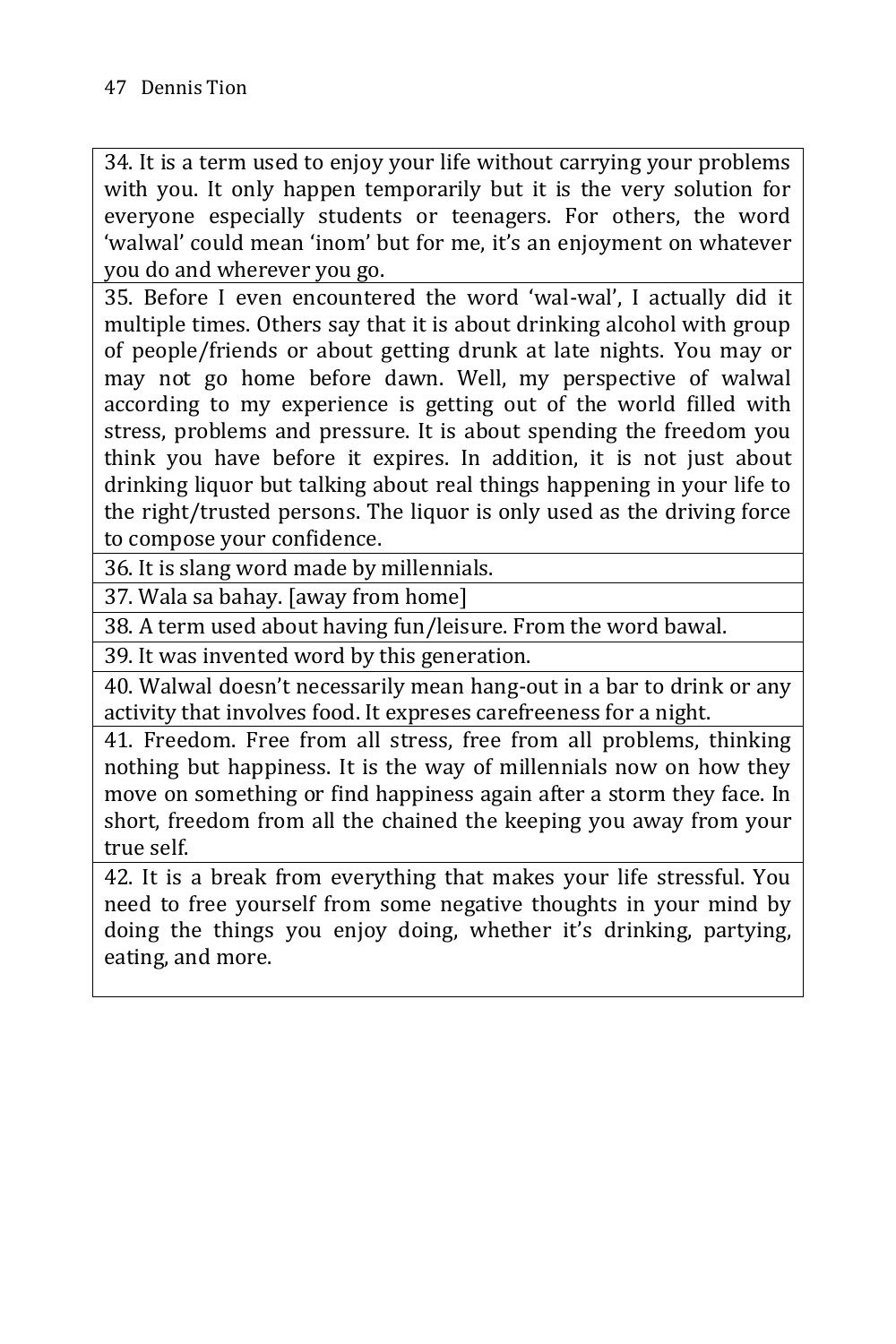#### **References**

- Alterado, Danilo S. *Wisdom and Silence: Essays on Philippine Nakem Philosophy.* Academy Press of Amsterdam. 2021.
- Anima, Nid. *Ilocandia: Land of Contrasts and Contradictions.* Omar Publications. 1976.
- Apparudai, Arjun. *Disjuncture and Difference in the Global Cultural Economy,* Theory Culture Society, 1990.
- Augustin, Adam. *Post-colonialism,* Encyclopaedia Britannica Online, s.v[..www.britannica.com/topic/postcolonialism. Accessed 26](http://www.britannica.com/topic/postcolonialism.%20Accessed%2026%20December%202021)  [December 2021.](http://www.britannica.com/topic/postcolonialism.%20Accessed%2026%20December%202021)
- Berosford Research, "Generations defined by name, birth year, and ages in 2022," Accessed March 15, 2022. [https://www.beresfordresearch.com/age-range-by](https://www.beresfordresearch.com/age-range-by-generation/)[generation/](https://www.beresfordresearch.com/age-range-by-generation/)
- Bourdieu, Pierre. *Outline of a Theory of Practice*. Cambridge University Press. 1977
- Bratt, Christopher., Abrams, Dominic., & Swift, Hannah. J. *Supporting the Old but Neglecting the Young? The Two Faces of Ageism.* Developmental Psychology, 56(5), 1029-1039. 2020 http://dx.doi.org/10.1037/dev0000903
- Charlotte, Alter. *When Millennials Rule*. Time Magazine. 2017.
- Doeppers, Daniel. *Manila 1900-1941 Social Change in a Late Colonial Metropolis*. Ateneo de-Manila University Press: 1984.
- Gadamer, Hans-Georg. *Truth and Method*. Translated by Joel Weinsheimer and Donald G. Marshall. Continuum Publishing Group: 2006.
- Gelade's, F.r. George P. *Ilokano English Dictionary*. 1993.
- Kahambing, J.G., Taggaoa, R., and Demeterio III, F. P. A. D*oing Philosophy in Northern Philippines: Interviews with Serrano, Centeno, and Alterado, Officers of the Philosophical Association of Northern Luzon.* Lukad: An Online Journal of Pedagogy Volume 1 Issue 2 (December 2021) 5 - 27.
- Lacsamana, Anne E. *After Post-Colonialism.* Journal of Contemporary Asia, Feb 2003, Vol. 33 Issue 1.
- Lo, Ricky. *The Walwal Generation*, The Philippine Star, June 10, 2018. [www.philstar.com/entertainment/2018/06/10/1823105/wal](http://www.philstar.com/entertainment/2018/06/10/1823105/walwal-generation#PO1LI7tqZjKgMGb7.99) [wal-generation#PO1LI7tqZjKgMGb7.99.](http://www.philstar.com/entertainment/2018/06/10/1823105/walwal-generation#PO1LI7tqZjKgMGb7.99) Accessed 10 July 2021.